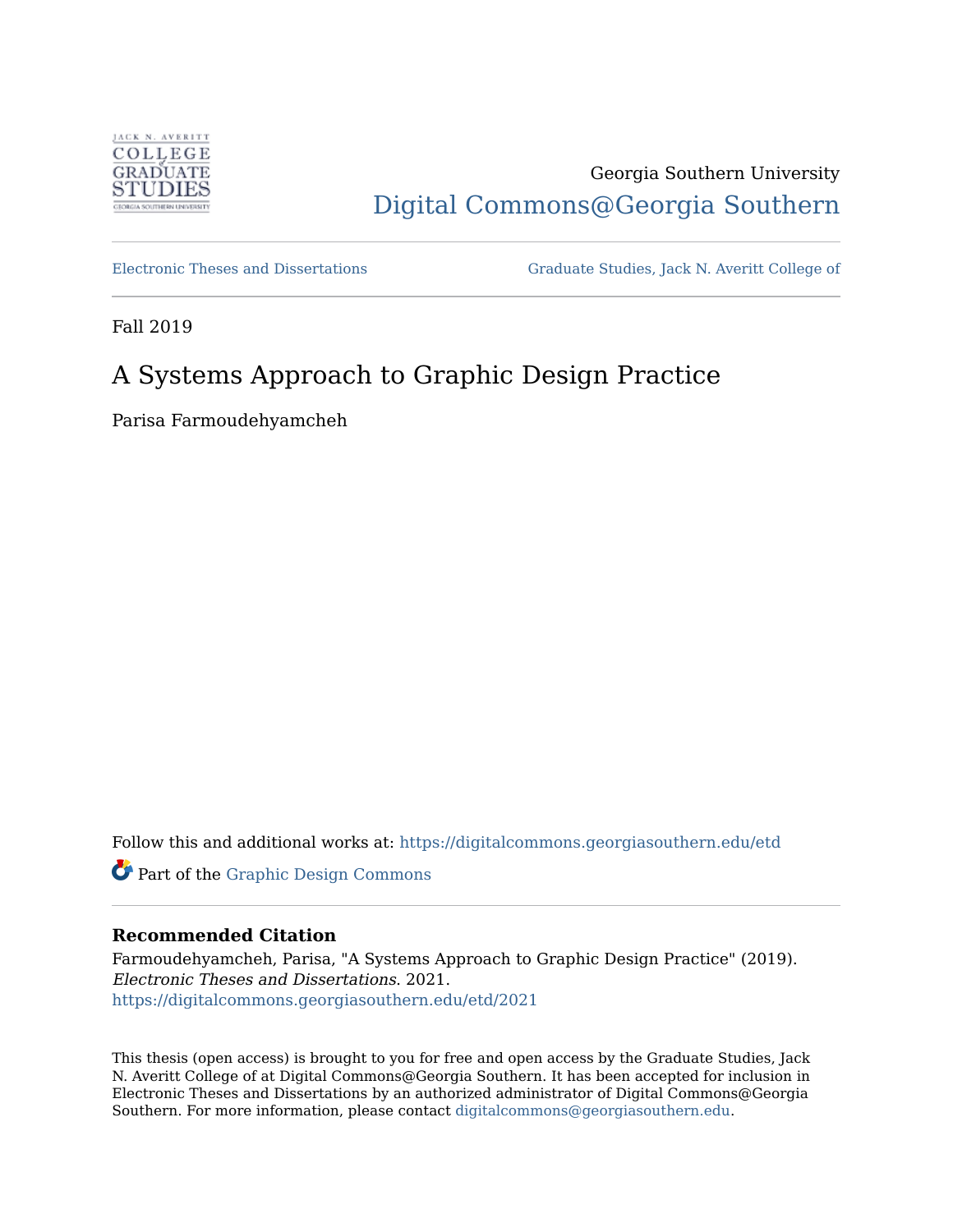#### A SYSTEMS APPROACH TO GRAPHIC DESIGN PRACTICE

by

PARISA FARMOUDEHYAMCHEH

(Under the Direction of Jason Murdock)

#### ABSTRACT

Over the past few decades, design issues have gotten more complex, and designers got responsible for solving more significant problems, from object-level problems to system-level problems to societal-level problems. This thesis is an exploration of employing a systems approach for solving these complicated issues. The systems approach helps designers to look at matters as a whole and consider all connected pieces in a network all together. In this way, proposing solutions to those problems will address all those parts and will solve them at the same time. In this thesis, I will study and analyze case studies such as Canva, Lingo, and Figma that have incorporated the systems approach for resolving current problems in the design field. As a part of my thesis, I will use the same approach to solve traditional graphic design practice difficulties in organizations. I will investigate how to refine the excising design flow and will propose a new system that will address several collaboration issues simultaneously. In this thesis, I will focus on creating a labor-saving and time-saving platform that will provide this opportunity for professional graphic designers and non-professionals to collaborate more efficiently. The goal of this platform is to empower novice designers to do some basics of graphic design themselves. Then professional designers will be responsible for creating and providing visual identity assets and templates for non-designers. Different sets of interviews and surveys will be conducted to collect information about users' preferences. Also, several user testing will be done to observe the users' experience for optimizing the platform.

INDEX WORDS: Graphic design, Systems design, Platform, Visual communications, Systems approach, Designer, Non-designer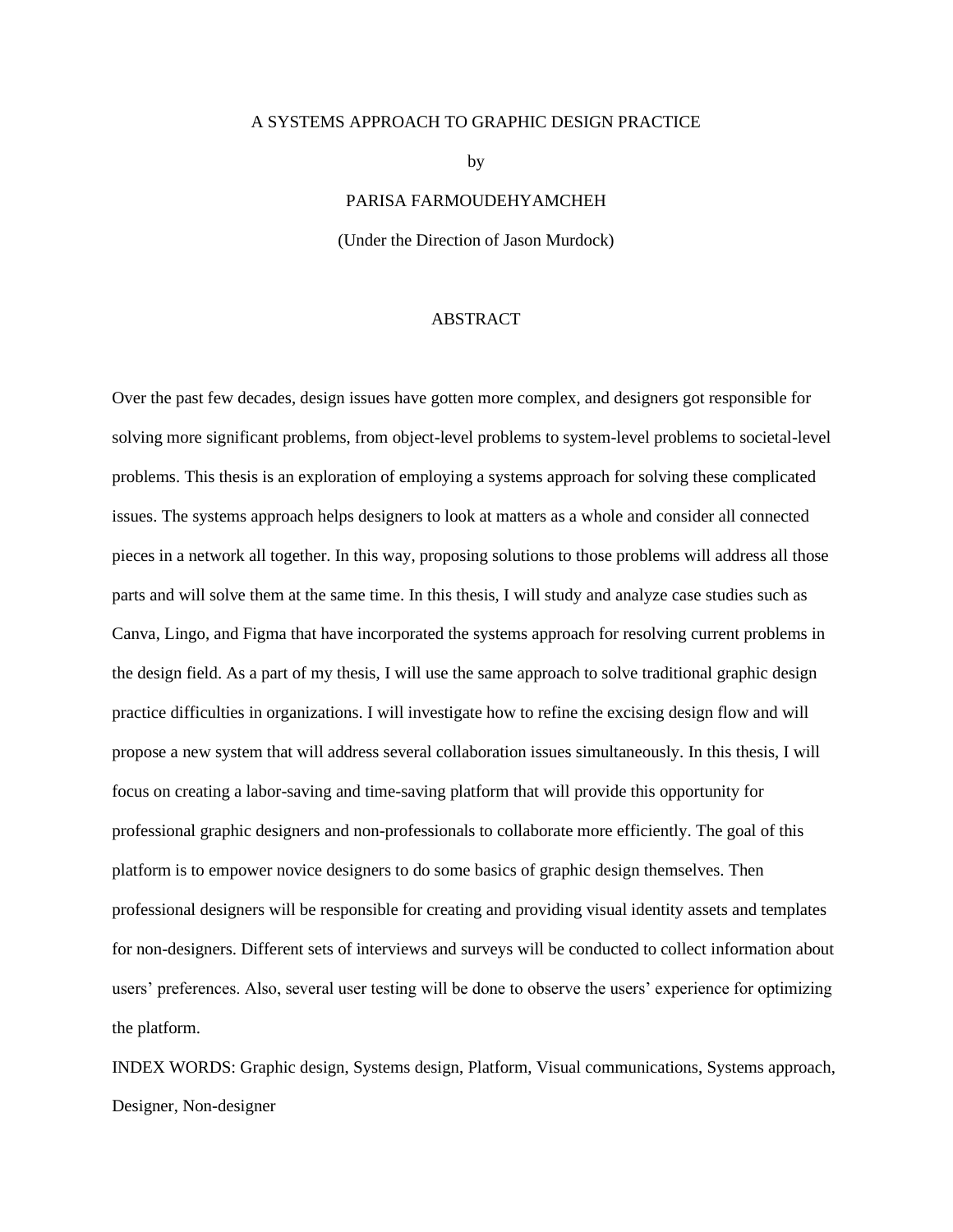### A SYSTEMS APPROACH TO GRAPHIC DESIGN PRACTICE

by

# PARISA FARMOUDEHYAMCHEH

B.F.A., University of Art, Iran, 2010

A Thesis Submitted to the Graduate Faculty of Georgia Southern University

in Partial Fulfillment of the Requirements for the Degree

# MASTER OF FINE ART

## STATESBORO, GEORGIA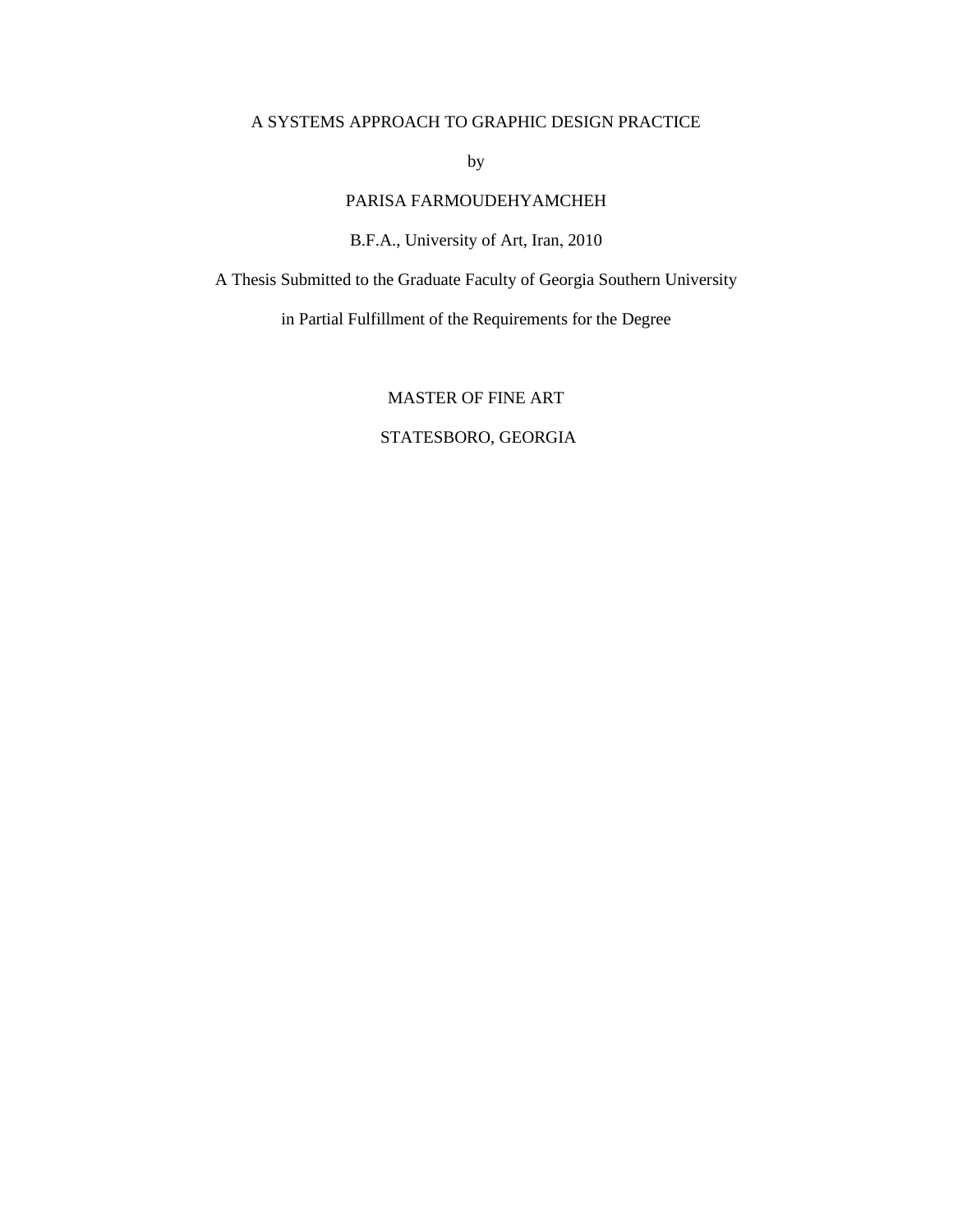© 2019

# PARISA FARMOUDEHYAMCHEH

All Rights Reserved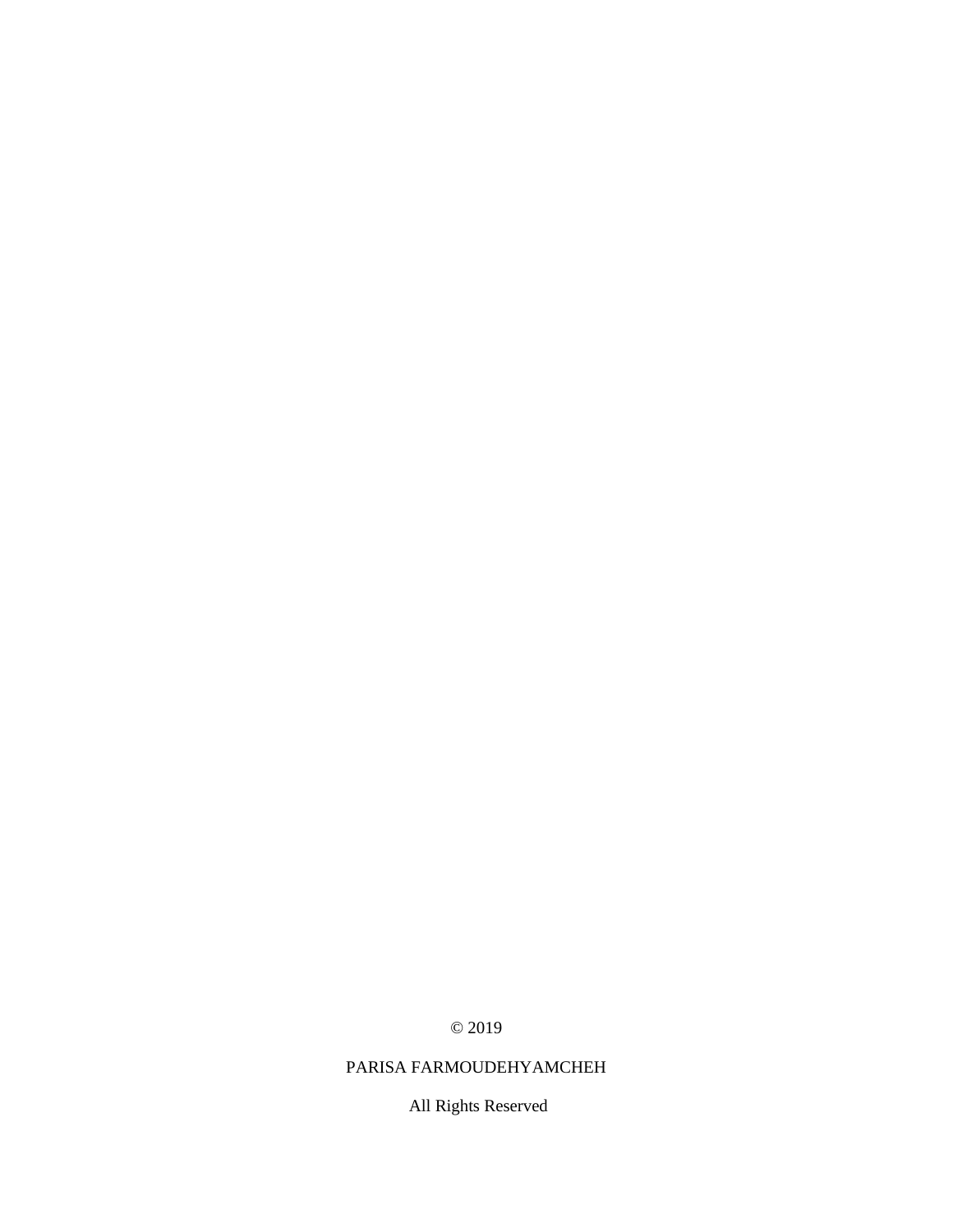### A SYSTEMS APPROACH TO GRAPHIC DESIGN PRACTICE

by

PARISA FARMOUDEHYAMCHEH

Major Professor: Jason Murdock

Committee: Edward Rushton

Jason Hoelscher

Electronic Version Approved:

December 2019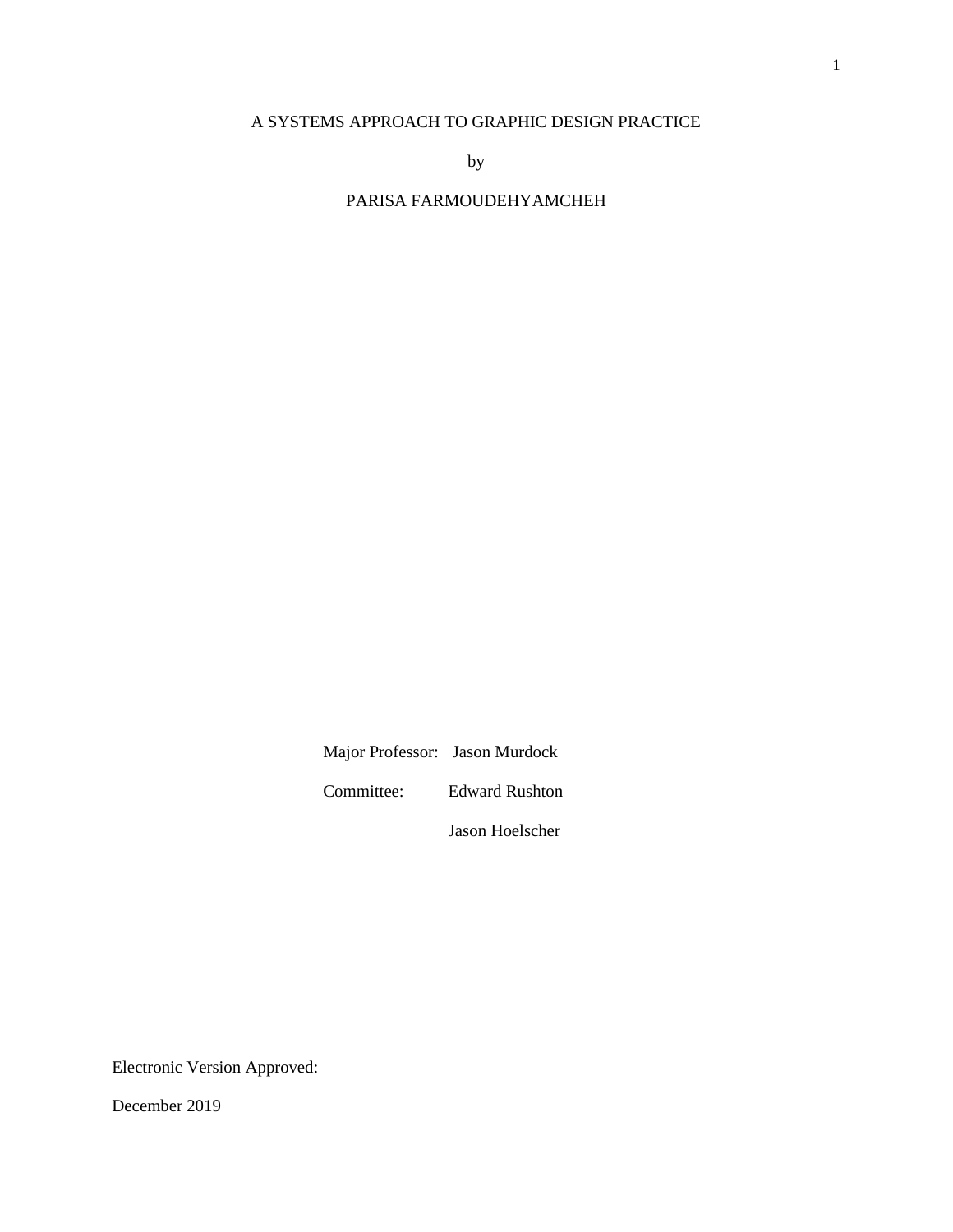# DEDICATION

This thesis is dedicated to my family and my love for always being my cheerleaders. Thank you for always supporting and believing in me.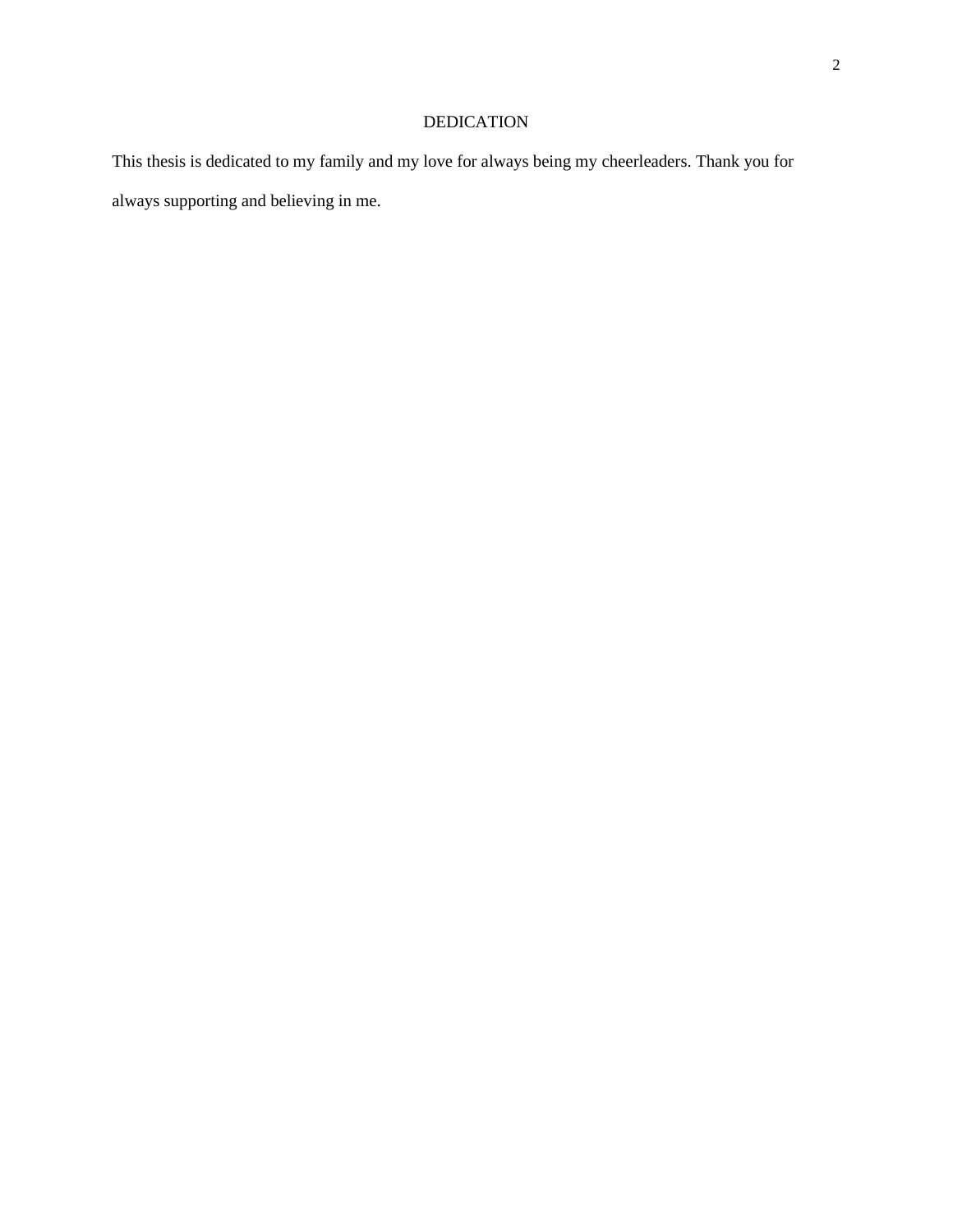# ACKNOWLEDGMENTS

I want to acknowledge my thesis chair, Jason Murdock, my thesis committee Edward Rushton, and Jason Hoelscher. Thank you for helping me through my journey as a student and propelling me into my dream profession.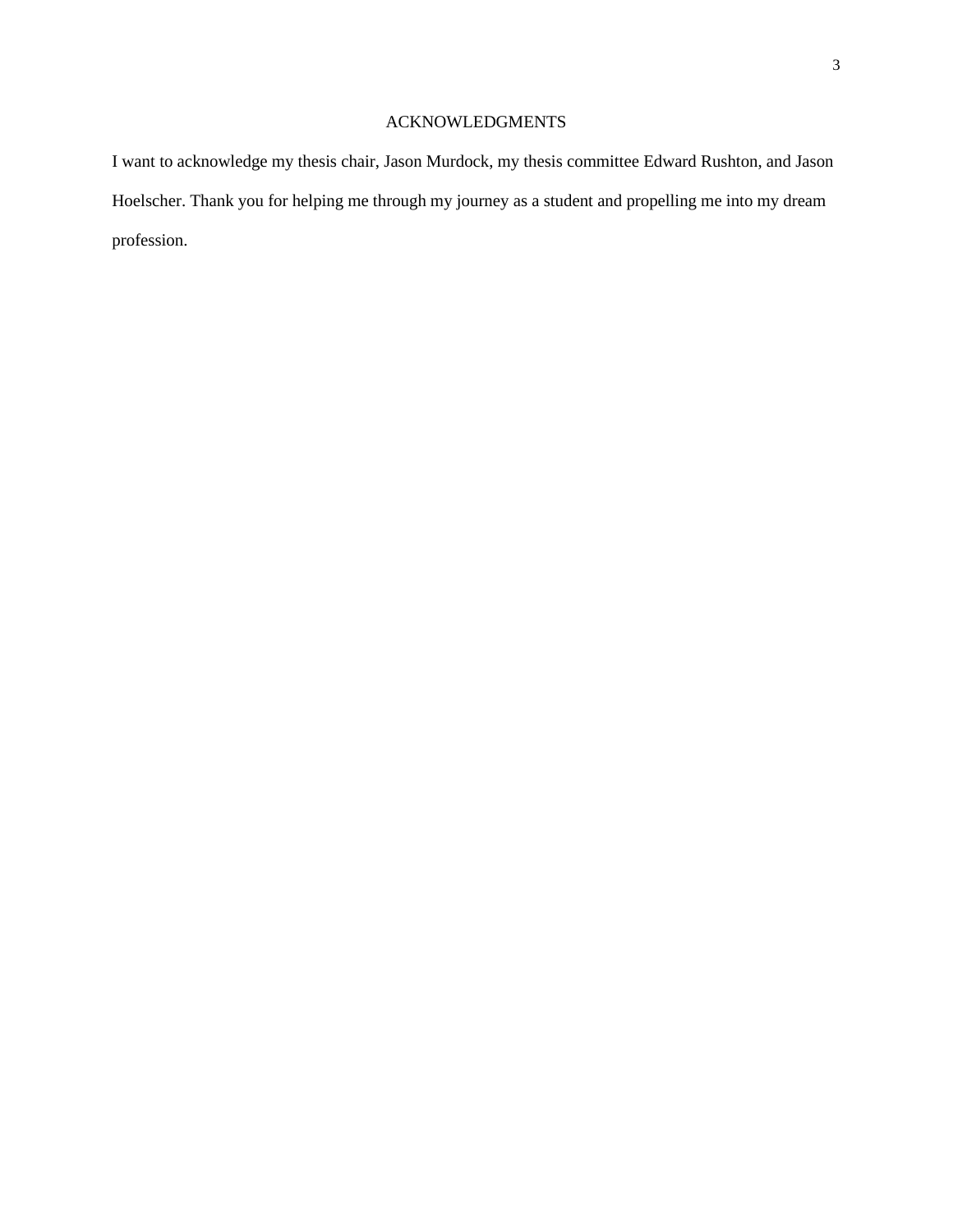### **TABLE OF CONTENTS**

| <b>CHAPTER</b> |
|----------------|
|                |
|                |
|                |
|                |
|                |
|                |
|                |
|                |
|                |
|                |
|                |
|                |
|                |
|                |
|                |
|                |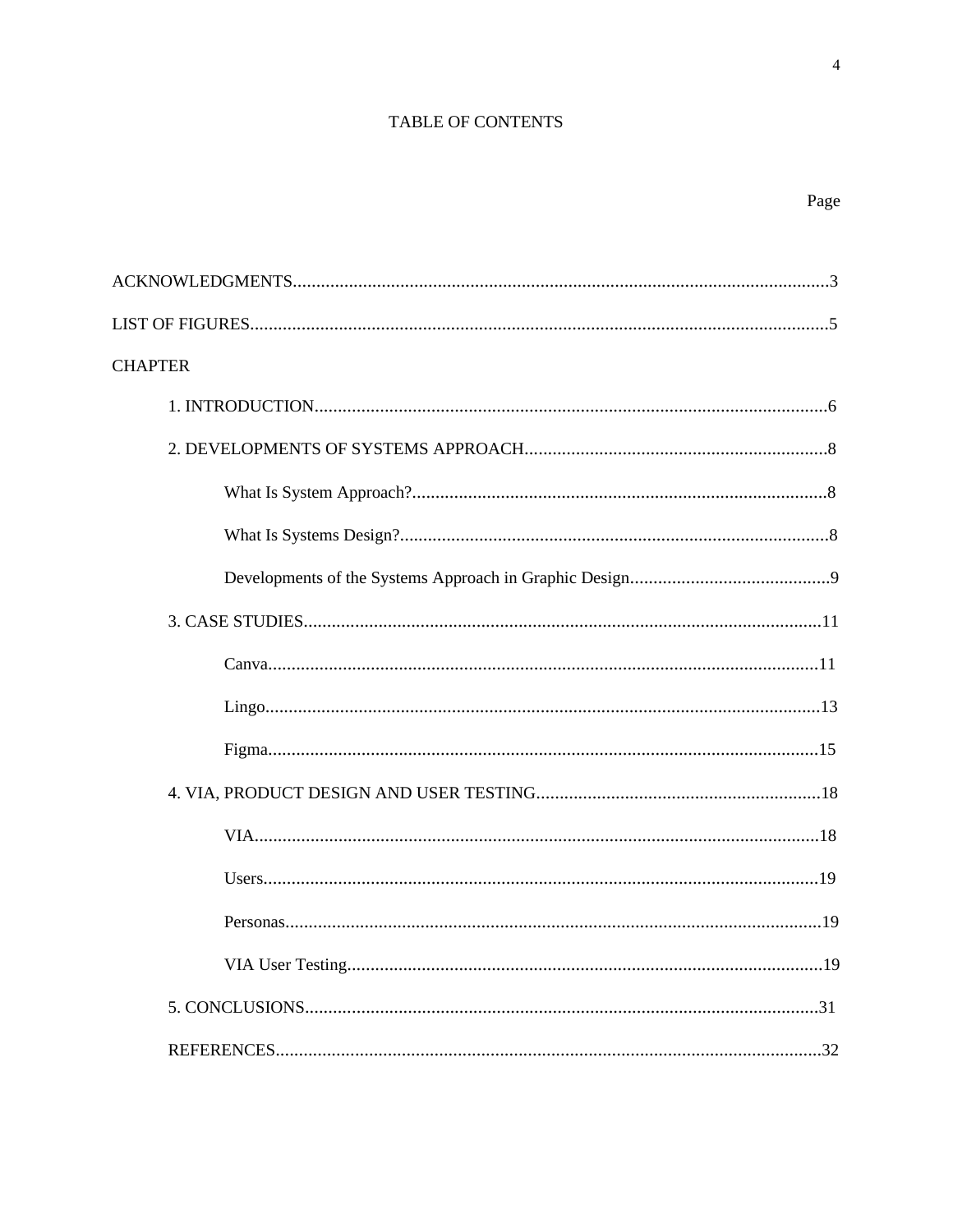# LIST OF FIGURES

| Figure 10: The menu icon, "Page Setting," "Insert," "Layout," "Layers," "Group," "Ungroup" and |
|------------------------------------------------------------------------------------------------|
|                                                                                                |
| Figure 11: The alignment, and the voice command feature icon on the top right side of the VIA  |
|                                                                                                |
|                                                                                                |
| Figure 12: Zoom in/zoom out, the info and download icons at the bottom of the VIA home page.24 |
|                                                                                                |
|                                                                                                |
|                                                                                                |
|                                                                                                |
| Figure 17: Zoom in, zoom out, preview, and info icon at the bottom of the VIA home page 27     |
|                                                                                                |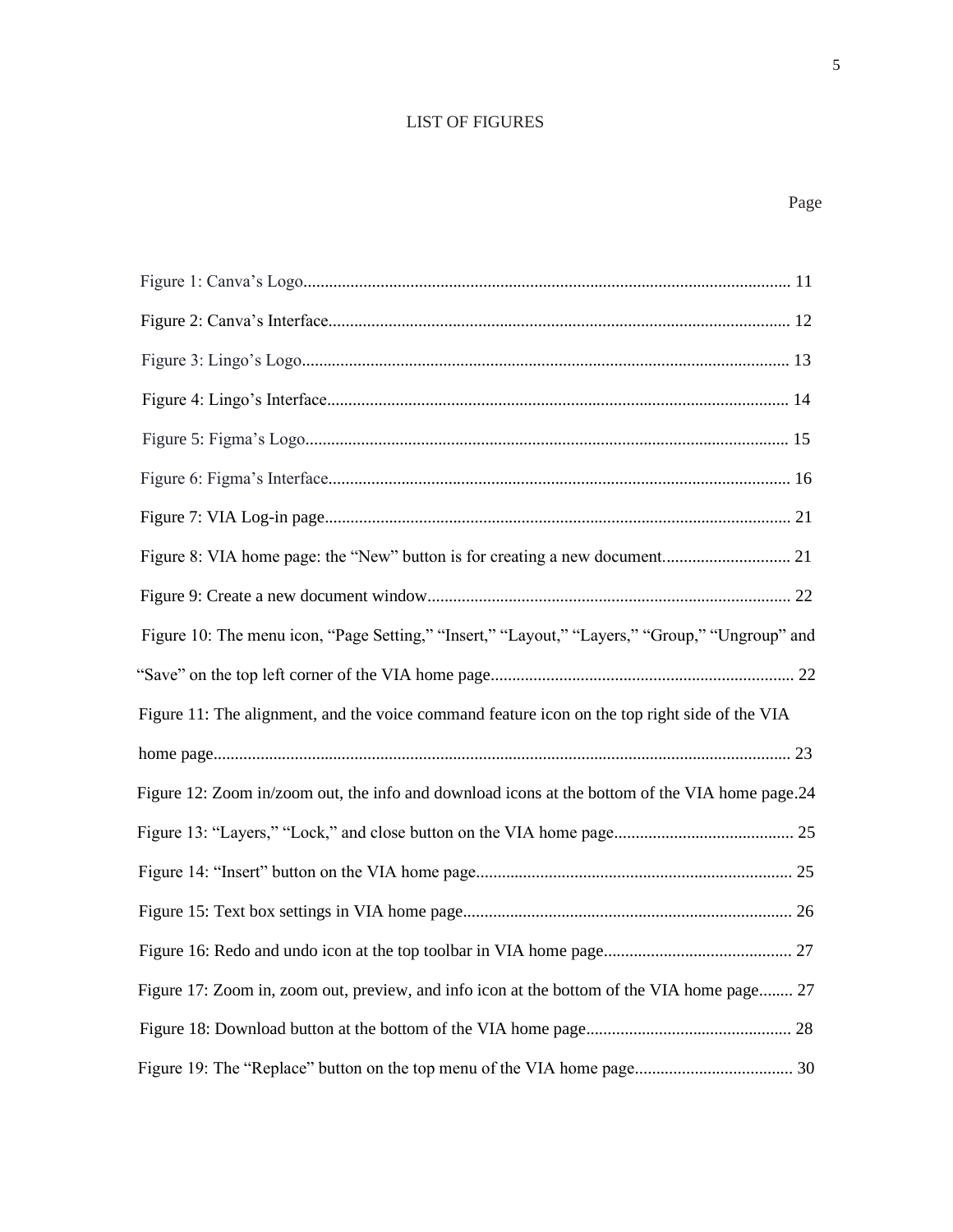#### CHAPTER 1

### INTRODUCTION

Graphic design came into existence during the industrial revolution and has been heavily influenced by new developments in technology ever since. The invention of computers affected graphic design practice Significantly; graphics software became one of the main tools for designers. These days, it is almost impossible to practice graphic design without the help of computers. New developments in technology are also influencing the designer's perspective. In his paper, "Design in the age of biology" Hugh Dubberly argues that "Emerging design practice is adopting something of the point-of-view or even the philosophy of software and service development—an organic-systems ethos" (Dubberly 2008). Graphic design practice is shifting from its traditional approach of designing objects and is leaning more toward a systems approach. A system is a set of things that work together to form a complex network, and, as graphic becomes more system-oriented, graphic designers are becoming responsible for solving more complex problems.

Over the past few decades, the focus of graphic design has shifted from object- to systems- to societal-level problems. Hugh Dubberly in another paper expresses that "The process of connecting things has already begun to broaden design practice from its traditional focus on stand-alone products to also include systems, platforms, and product-service ecologies" (Dubberly 2017). The systems approach in graphic design suggests providing services instead of stand-alone objects to customers. Figma, Lingo and Canva are some similar examples that will be analyzed in the following chapters.

VIA–the product I am going to focus on in this thesis–is a system that gives non-designers within a large organization access to visual identity assets so that they can create marketing materials themselves, while professional designers will be responsible for creating style guides and assets. This system will also suggest different templates and layouts to the users. This product can make graphic design practice more accessible for team members with different expertise within an organization. This idea that novice designers can create their materials or have more access to graphic design will raise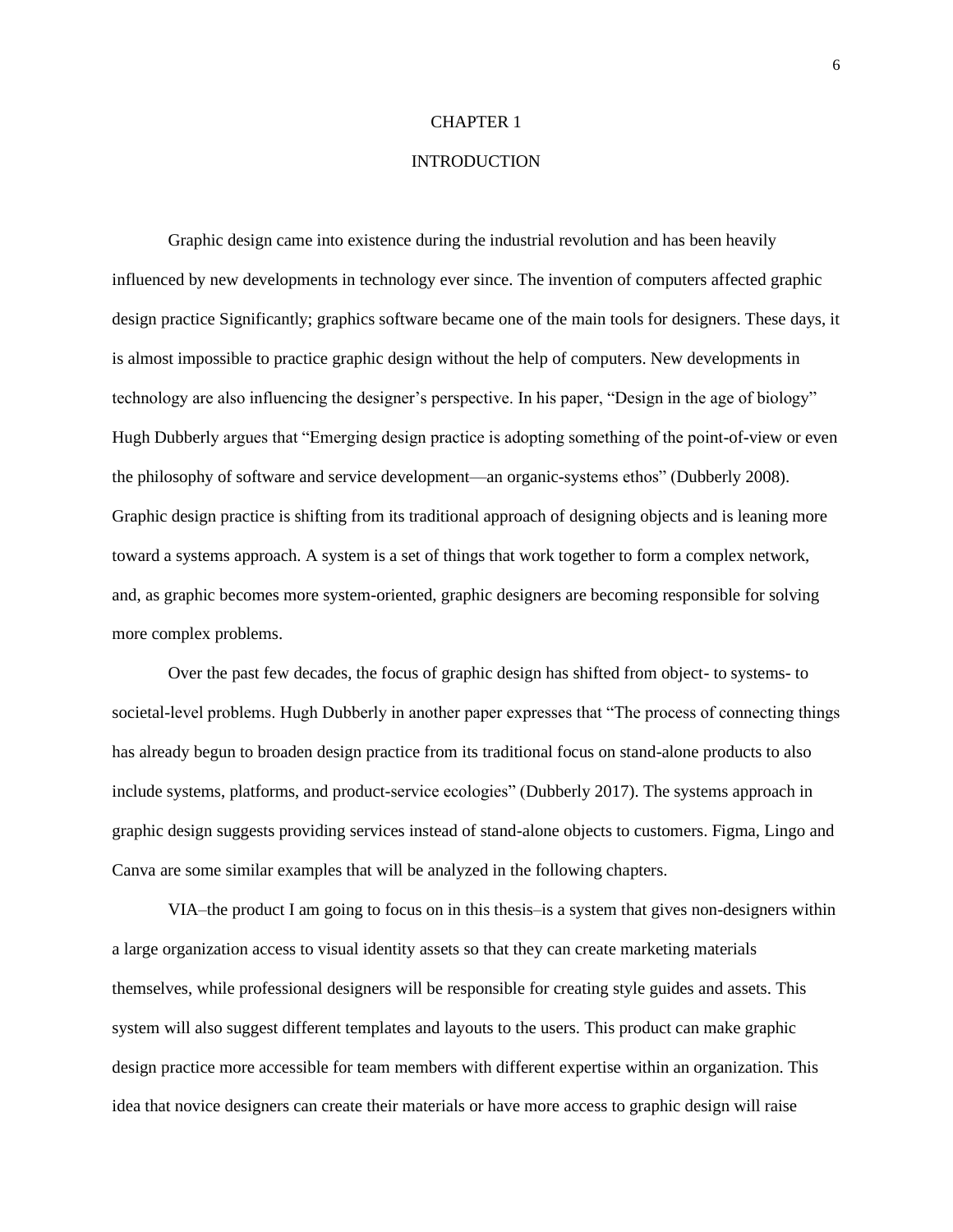questions; what the role of graphic designers is and if they will lose their jobs in the future. These questions and concerns will be studied in this paper and will be addressed.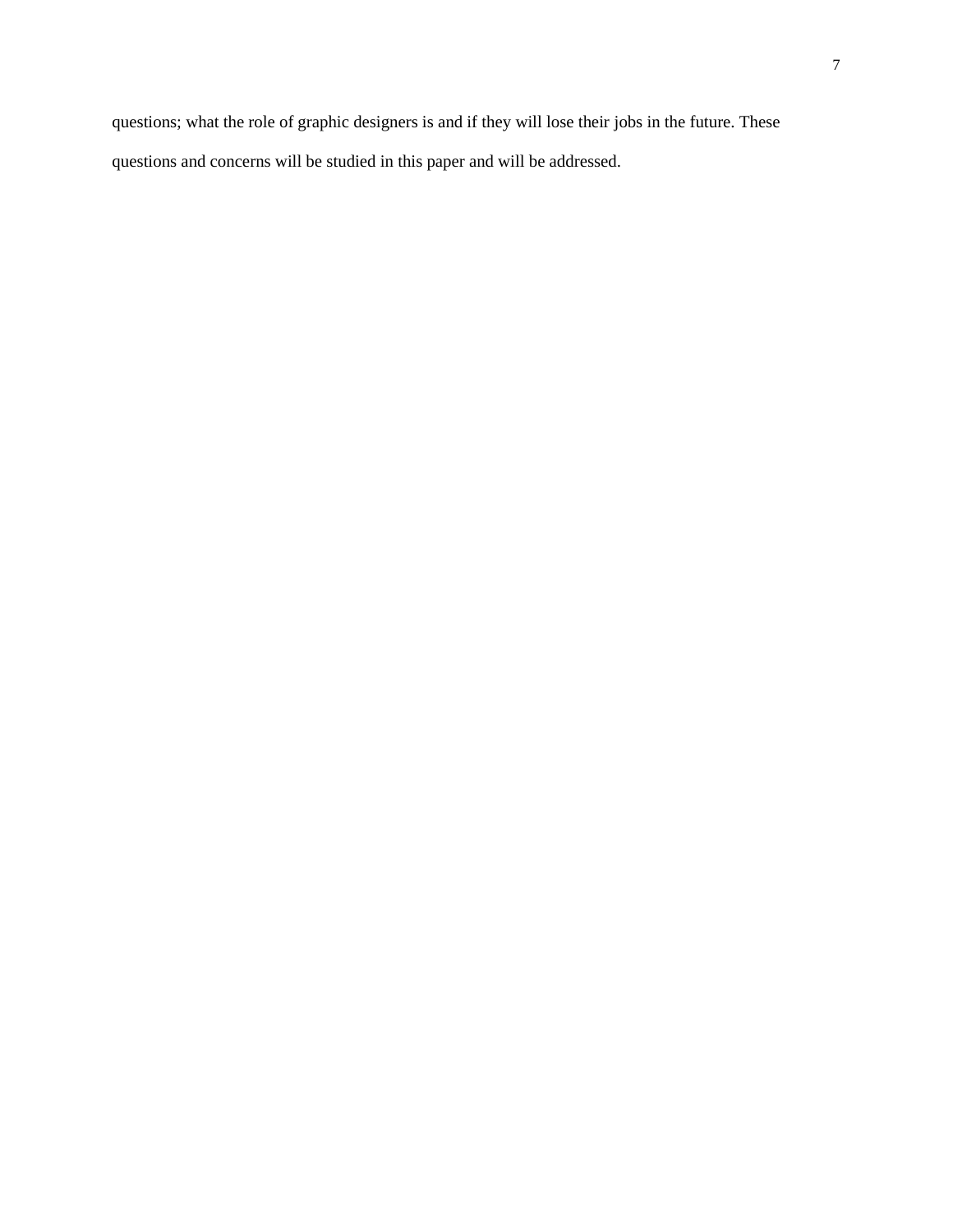#### CHAPTER 2

#### DEVELOPMENTS OF SYSTEMS APPROACH

#### What Is System Approach?

The systems approach is a holistic perspective and is the opposite of reductionism. Reductionism focuses more on analyzing and breaking systems into smaller parts and then deals with those parts individually. However, in the systems approach, people look at everything from a bigger perspective. Systems approach studies all pieces together as a whole and looks into interactions between the parts. Systems scientist, C. West Churchman, the writer of the book The Systems Approach, and known as a founder of systems approach, defines a system as "set of parts coordinated to accomplish a set of goals" (Churchman 1968). From the twentieth century, the systems approach and its theory started in different fields from business to management to design. This approach considers things as a whole and solves the problems based on the whole network of pieces.

In reductionism approach of problem-solving, each part is being analyzed separately and is given a separate solution according to that specific problem. These solutions may have conflicts with each other and would make more bigger issues. With the systems approach, designers find solutions based on the whole system and consider all parts while connecting. "The systems approach looks to address problems while taking into consideration the consequences of any given action throughout a given system" (Brente 2008).

#### What Is Systems Design?

Systems design is designing systems with smaller parts inside it. Hugh Dubberly describes that systems design "implies a systematic and rigorous approach to design—an approach demanded by the scale and complexity of many systems problems." In his interview with Dan Saffer, in 2006, Hugh Dubberly asserts that systems design originated before World War II when engineers "formalized their work in the new disciplines of information theory, operations research, and cybernetics. In the 1960s, members of the design methods movement (especially Horst Rittel and others at Ulm and Berkeley)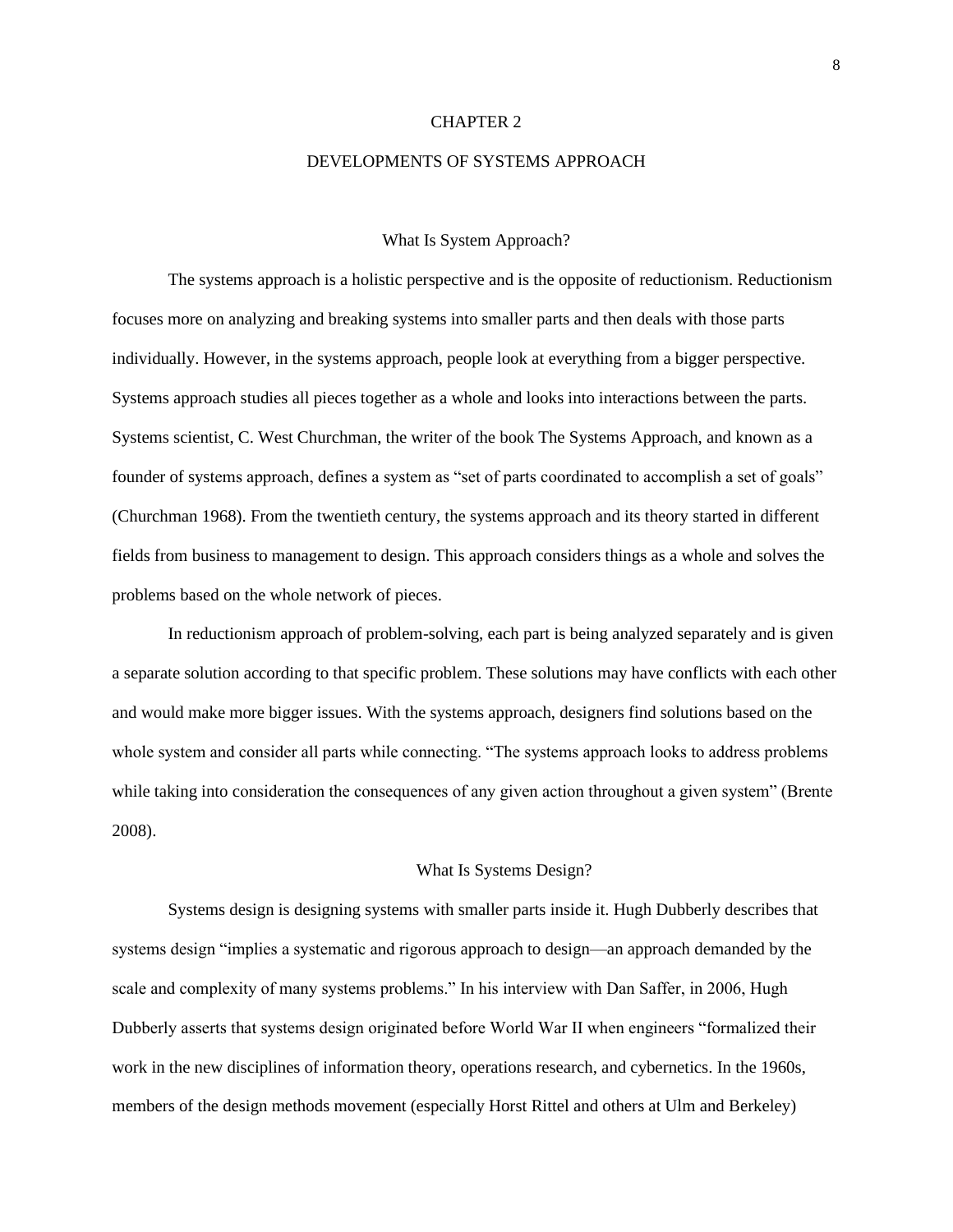transferred this knowledge to the design world." Design practice adopted this systems-oriented approach and centered more on creating networks and platforms. The advent of the internet in the twentieth century helped this approach to grow quickly in design.

Since that time, different services, networks, and platforms are rising (e.g. Airbnb, Uber, Amazon). These systems provide products and services to their clients at the same time. In the past, businesses were trying to sell independent products but now they are trying to deliver both products and services according to those products. Airbnb, as an example, is a platform that provides hospitality services around the world. Customers can use Airbnb's website or its mobile application to book a place for their trip or they can also host other tourists. Airbnb does not own any of the hosting properties, and the only thing it provides is the experience for their customers. It is a good example of the systems approach; Airbnb focuses on the interactions of parts within the system rather than the parts themselves.

### Developments of Systems Approach in Graphic Design

As design is shifting from its traditional path, from a focus on objects (i.e parts) to systems (i.e. interactions), the designer's role is changing. Designers now are responsible for designing networks, services and platforms. Somewhere in his interview, Hugh Dubberly says that "Today, ideas from design methods and systems design may be more relevant to designers than ever before—as more and more designers collaborate on designing software and complex information spaces." To explain this idea better, I'm looking into the development of systems approach in graphic design during history.

One of the first attempts of creating a system in graphic design is the AEG (Allgemeine Elektricitäts-Gesellschaft) corporate identity designed by Peter Behrens in 1908. In 1907, Peter Behrens became the artist advisor for the AEG company. "It was at AEG that he created a unified and comprehensive visual brand for every aspect of company–office buildings, factories, products, retail outlets, and print communications material" (Poulin 2012). He designed their logo alongside with a standardized program which consisted of a trademark, a typeface and a system for the layout of the elements. This visual system was for bringing consistency in all of the design materials of the company. Later in the twentieth century, that became a necessity for most industries to have a corporate identity.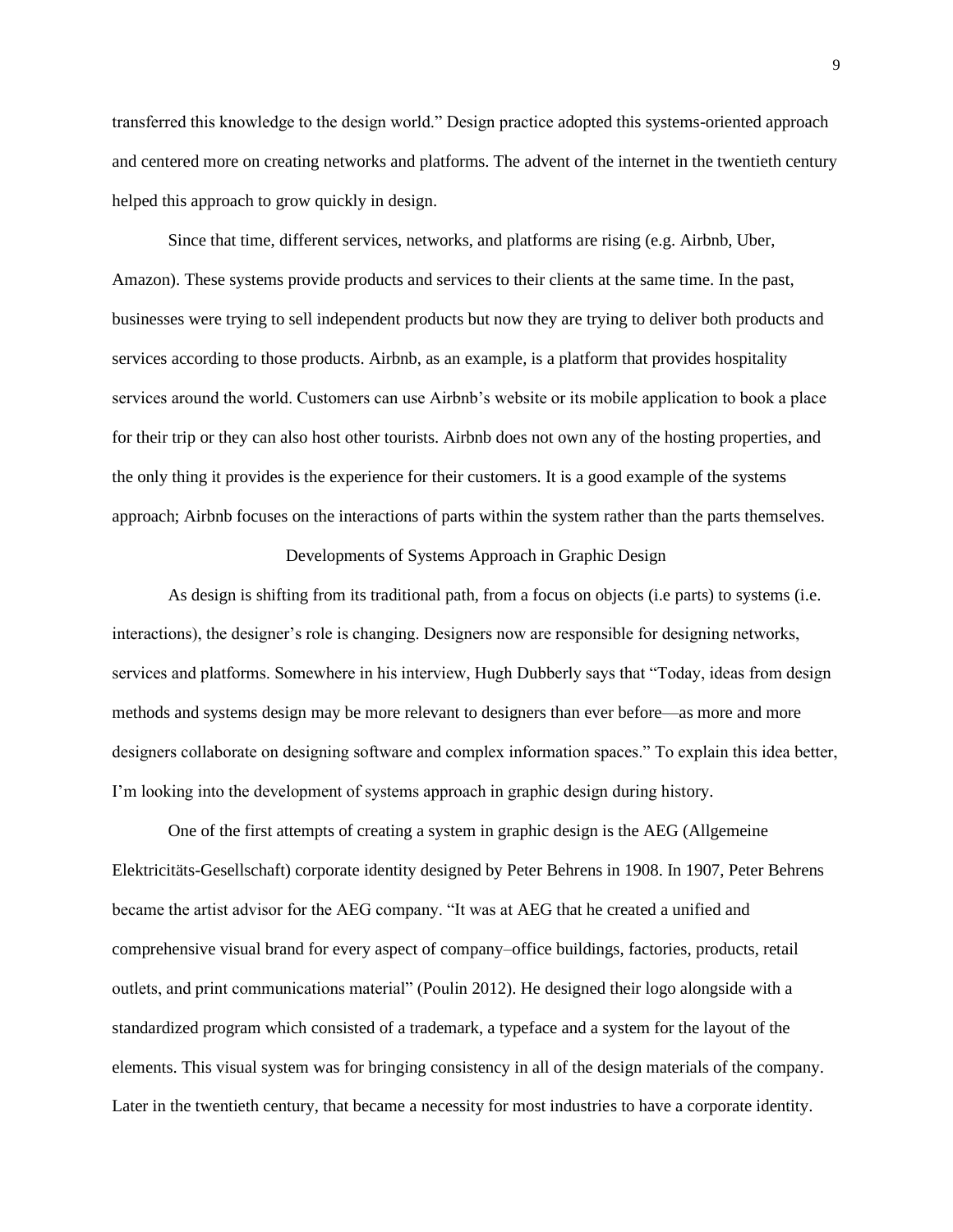The brand identities moved even further and besides the visuals included standards for brand image and communication with customers. This approach moved further in graphic design, and later we saw the rise of companies and businesses that started providing design materials and packages of photos, illustrations, fonts, etc. Shutterstock is an example; it provides stock photos, stock footage, and stock illustrations for designers. It is a big library of supplies, and it is a platform to help designers with their needs for resources like images and icons.

Jonathan Oringer, the CEO of Shutterstock, started the website by selling 300,000 of his images, and when he got more demands from his customers invited other photographers and businesses to help with creating supplies for the company. He created a marketplace for crowdsourced images where photographers can sell their photos, and designers can buy those based on their needs. The systems approach developed even more in the design field, and nowadays, we see the rise of platforms that provide design services to designers and non-designers. Logomaker and graphic design websites are some of those examples. For instance, Canva, a cloud-based graphic design tool website (which will be studied later), offers a simple system to non-designers and professionals to practice graphic design. This platform has made design accessible for everyone and even those who do not have any knowledge of visual communications. These cases illustrate how design has moved from objects to systems.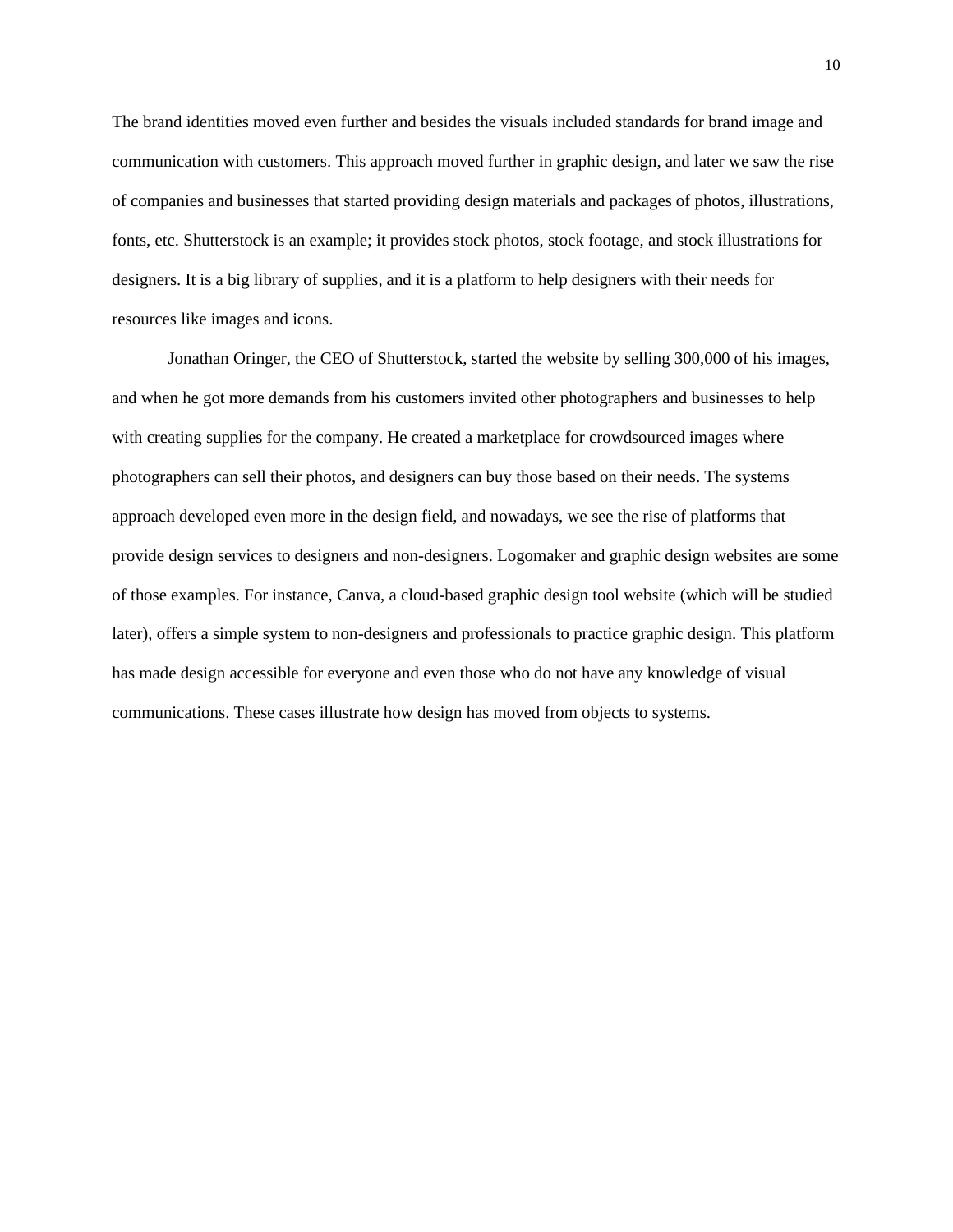#### CHAPTER 3

### CASE STUDIES

#### **Case Study 1: Canva**

**Introduction:** Canva is a web-based graphic design tool made for democratizing graphic design and making its process comfortable for everybody. In 2007, Melanie Perkins, founder of Canva, created a system for making school yearbooks and later expanded that idea and designed a platform named Canva. Canva enables its users to develop visual communication materials with merely dragging and dropping elements inside a cloud-based website. With studying this case, I will look into how a systems approach to design can solve some of the design problems.



Figure 1: Canva's Logo

**Description of the situation:** Designers usually practice graphic design with adobe software or similar sophisticated tools. Traditionally, non-designers used to reach to a graphic designer for creating any visual communications they might need for print or digital mediums. It has always been hard for regular people without any knowledge to do graphic design with nobody's help. Practicing graphic design requires enough understanding of how visual communications work. Also, designing with Adobe software or similar tools seems complicated and intimidating for a regular person. In addition to all of that, paying designers are expensive for ordinary people. In short, practicing graphic design for nonprofessionals is difficult and costly.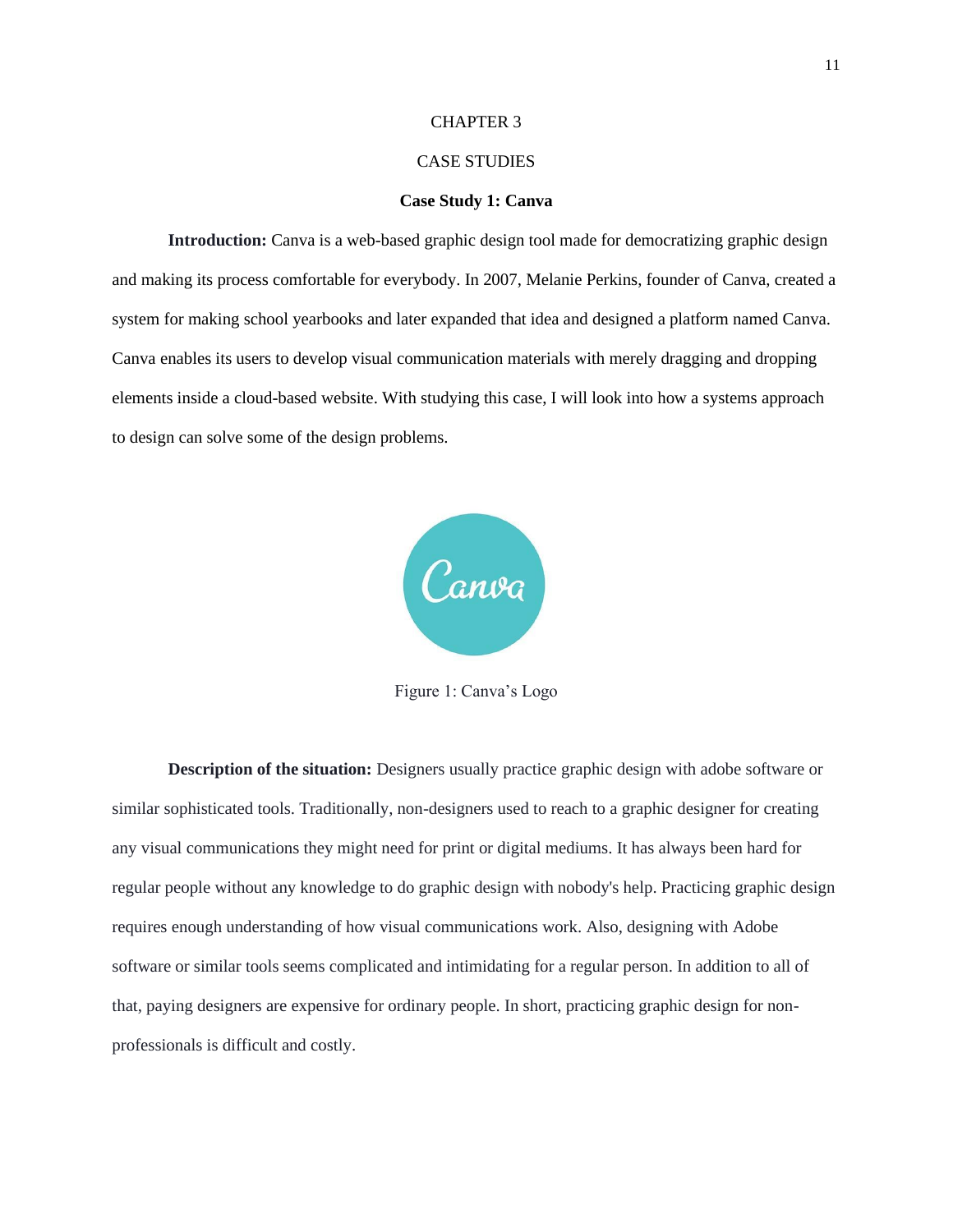**Description of solution:** Canva solves this problem by attempting to make graphic design available and approachable for everyone. Canva is a free program that has changed the creation process to a drag and drop system. It is a website where anybody can create an account with and use its design tools freely. The platform has a simple user flow for any users (professional and non-professional) and provides tools for creating any visuals. It consists of a big library of templates, photos, and other assets needed for design. Users can choose from various types of templates with different formats and sizes and customize them based on their need. These templates are made for both print and digital media with multiple arrangements.



Figure 2: Canva's Interface

**Outcome:** Instead of offering a single product, Canva provides a system that resolves a couple of problems at the same time; Canva has made the design very simple for non-professionals, has made the creation procedure not intimidating anymore, and made the program free and available to everyone. Besides helping non-designers to do the basic design themselves, the app is a great platform to share works with other people for collaboration. Canva solved the problem by offering a system that changed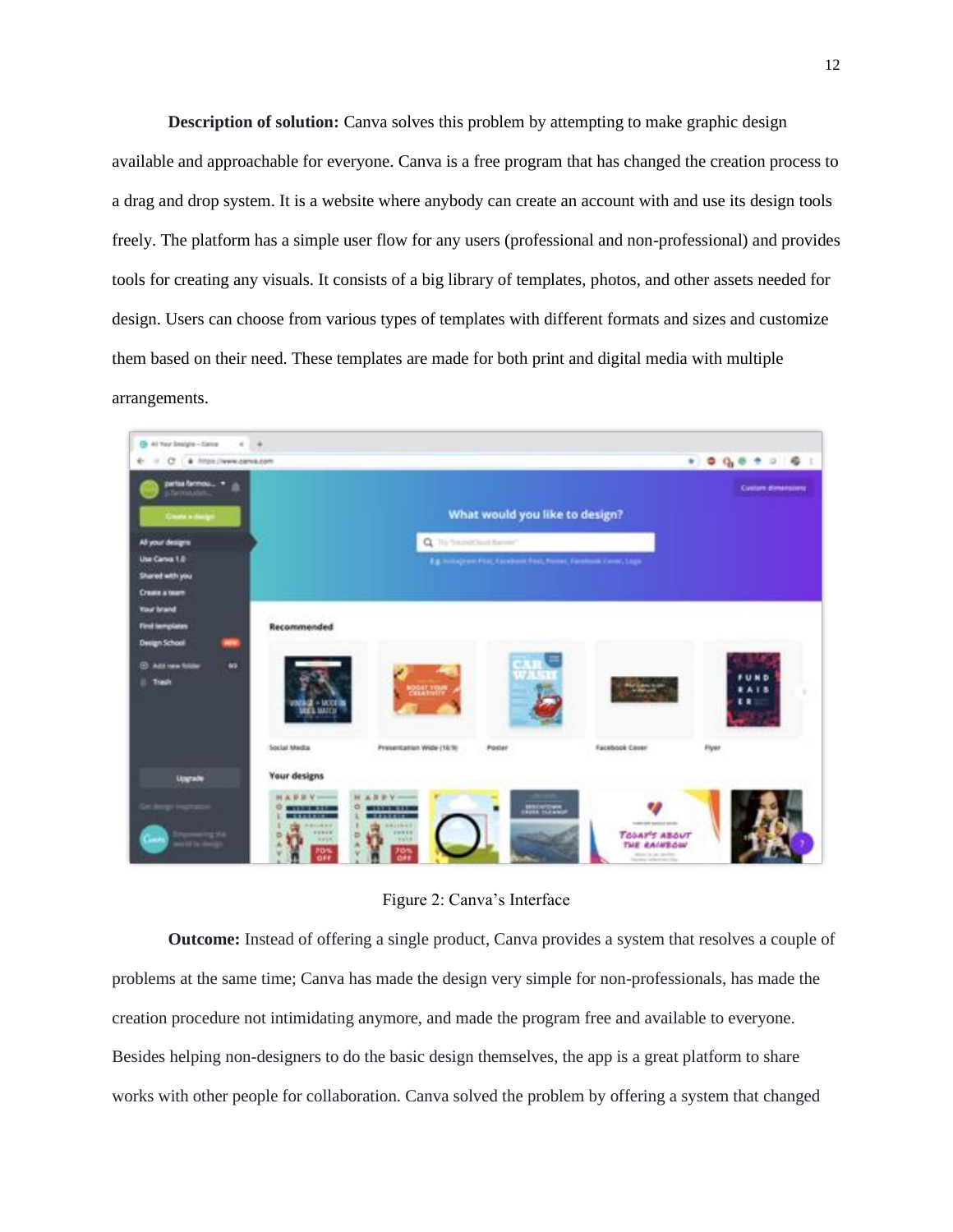the process of design for non-designers and made it more intuitive. It has an effortless and understandable user experience for novice designers which does not require spending time to learn. This program is now a popular tool among non-designers worldwide.

Although it is a trendy application among non-professionals, Canva is not a successful program from a professional standpoint. The program does not teach any skills to non-professionals and provides templates that have already been designed. Since non-designers do not have any knowledge of graphic design, when they edit premade templates, they are very likely to ruin the work. They don't have any understanding of typography, grid system, or color theory and can destroy it without even noticing. As a result, the final product will usually unappealing from a professional perspective. The other problem with this platform is that the templates do not follow any specific rule or guideline, and they are made very random. If a non-professional needs to use any of them for any purpose in an organization, it will not follow their original brand identity. In all these cases, there is still a need for a graphic designer's eye to make sure the results are not unpleasant. Also, this program is more planned for layout design and does not have enough design features for professionals. To conclude, Canva needs more development to fulfill all the requirements for creation.

#### **Case Study 2: Lingo**

**Introduction:** The second case to be studied in this thesis is Lingo; Lingo is a style guide organizer, a design systems manager, and an asset library for UI components. Like Canva, Lingo is a cloud-based platform that could be used as a desktop application or through their website. This application is for keeping brand consistency and sharing brand assets in one place. By looking closer into this system, I will examine how it is a successful service, and if it could be a solution for organizing design resources in a corporation.



Figure 3: Lingo's Logo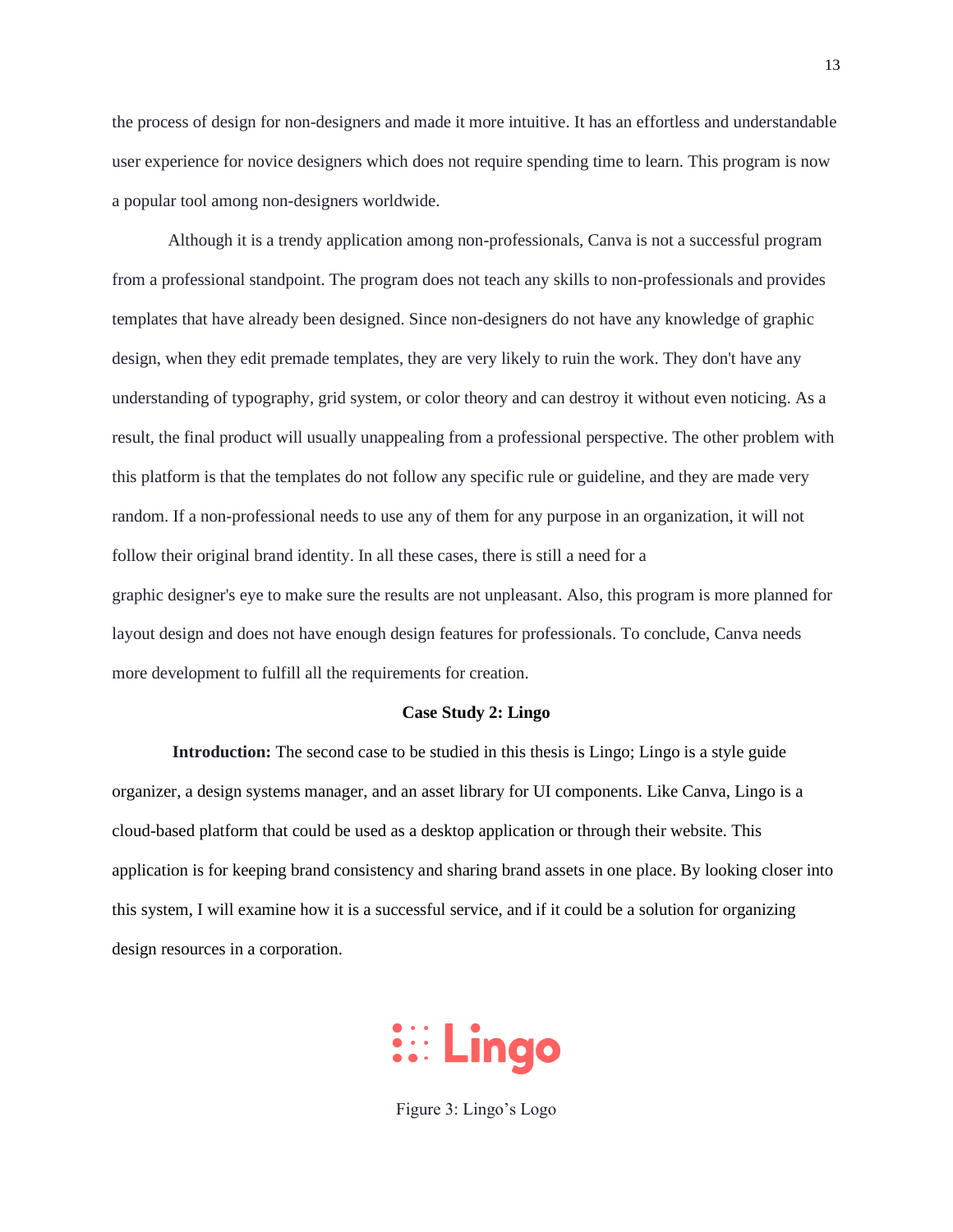**Description of the situation:** Usually documenting and sharing visual assets for corporations is difficult and time-consuming. These days, the design is changing very fast, and companies need to update their brand materials very often. The problem is that the traditional way of storing these materials is inconvenient. It takes a while for designers to document style guide materials, and when it is about to get ready, they need to upgrade them again. Also, for managing different formats of files, versioning them, and sharing with the rest of the team could be another hassle.

**Description of solution:** Lingo offers a system to solve all these connected issues at the same time and provides a site to organize all these files in one place. It is a hub for visual UI components and a library for brand assets. It has tools for versioning files to keep up with all changes that continually might happen to design files. Users can easily browse through the archives and find needed documents. Lingo can store logos, photos, icons, illustration, colors, fonts, and anything else that is required for a brand and it can support all file formats.



Figure 4: Lingo's Interface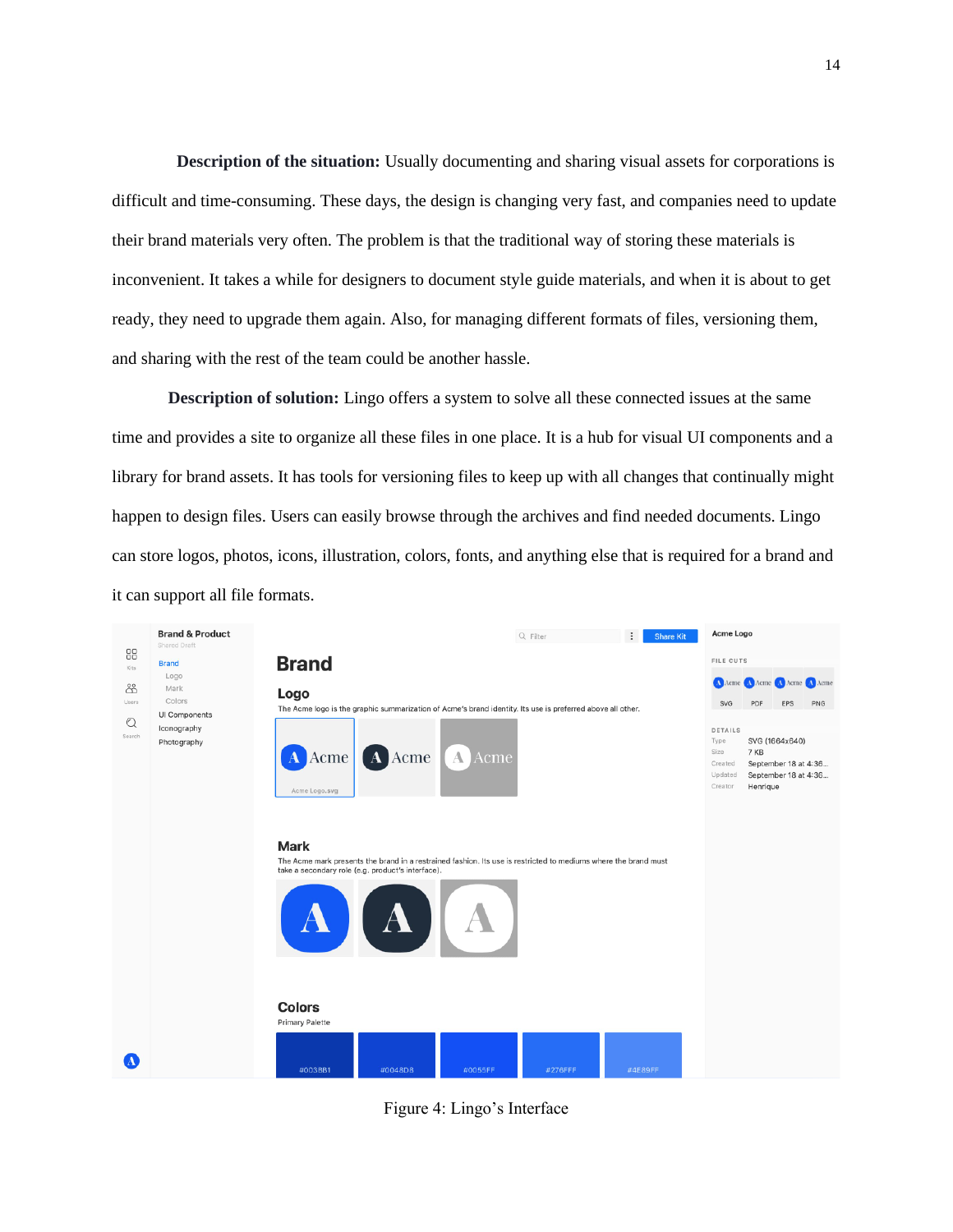**Outcome:** This application is an excellent example to demonstrate how a system can puzzle out many connected issues at the same time. Not only this application resolved design organization troubles but also made collaboration much faster and more comfortable for teams. Keeping brand consistency and sharing updates are more convenient with this system, and team members could be notified of new versions instantly.

#### **Case Study 3: Figma**

**Introduction:** Figma is a browser-based collaboration tool for user interface design. The program is like Sketch App with the same features but in a browser format. The platform enables designers and developers to do live collaboration through a website and helps the team members to see all changes and edits instantly. The goal of this program is to solve the existing workflow issues for designers, developers, and other team members. The founder of Figma, Dylan Field, says Figma's goal is "to eliminate the gap between imagination and reality. We can make tools that allow people to express themselves and get ideas out of their heads" (Constine 2015). Figma is designed to reduce the amount of the work designers have to do for sharing design files and collaborating with other team members. In this case, I will look into how Figma as a system could solve workflow problems.



Figure 5: Figma's Logo

**Description of the situation:** In the current interface design workflow, there is a big gap in communication between designers and developers. Usually, designers use programs like Sketch to design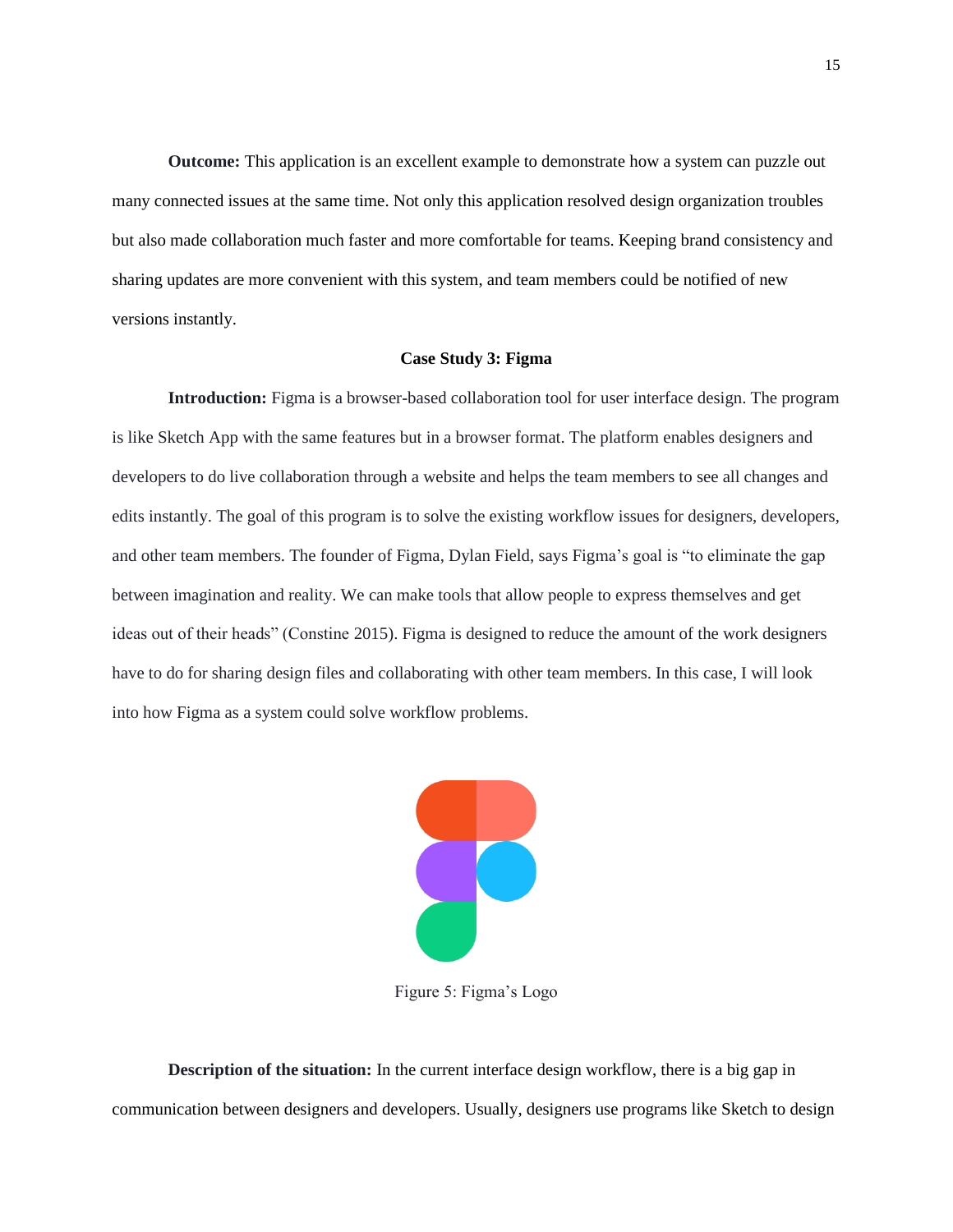interfaces, then export the design and components out of the program, and after that upload those components to a shared cloud for developers that they can access to them. Each time that they make a new change to those files, they go through the same process. In this situation, sharing and collaborating the files takes more time than the creation process. "If one team member wants to change an icon, they have to find and download the latest design, check email or Slack for commentary, make an edit, save it, export it, upload or email it, and then wait for everyone else to jump through these hoops." (Constine 2015).



Figure 6: Figma's Interface

**Description of Solution:** Figma has solved this workflow problem by providing a platform for design, prototyping, and collaboration all at the same place. "Figma wants to do for interface design like what Google Docs did for text editing" (Constine 2015). Figma is a sharable platform that let everyone to have access to files, download or update them. Users can comment about files, get feedback, and update the design inside the browser. The platform also provides codes for developers; anything that is built inside this platform turns to SVG code, CSS, and iOS and Android code. Developers can easily click on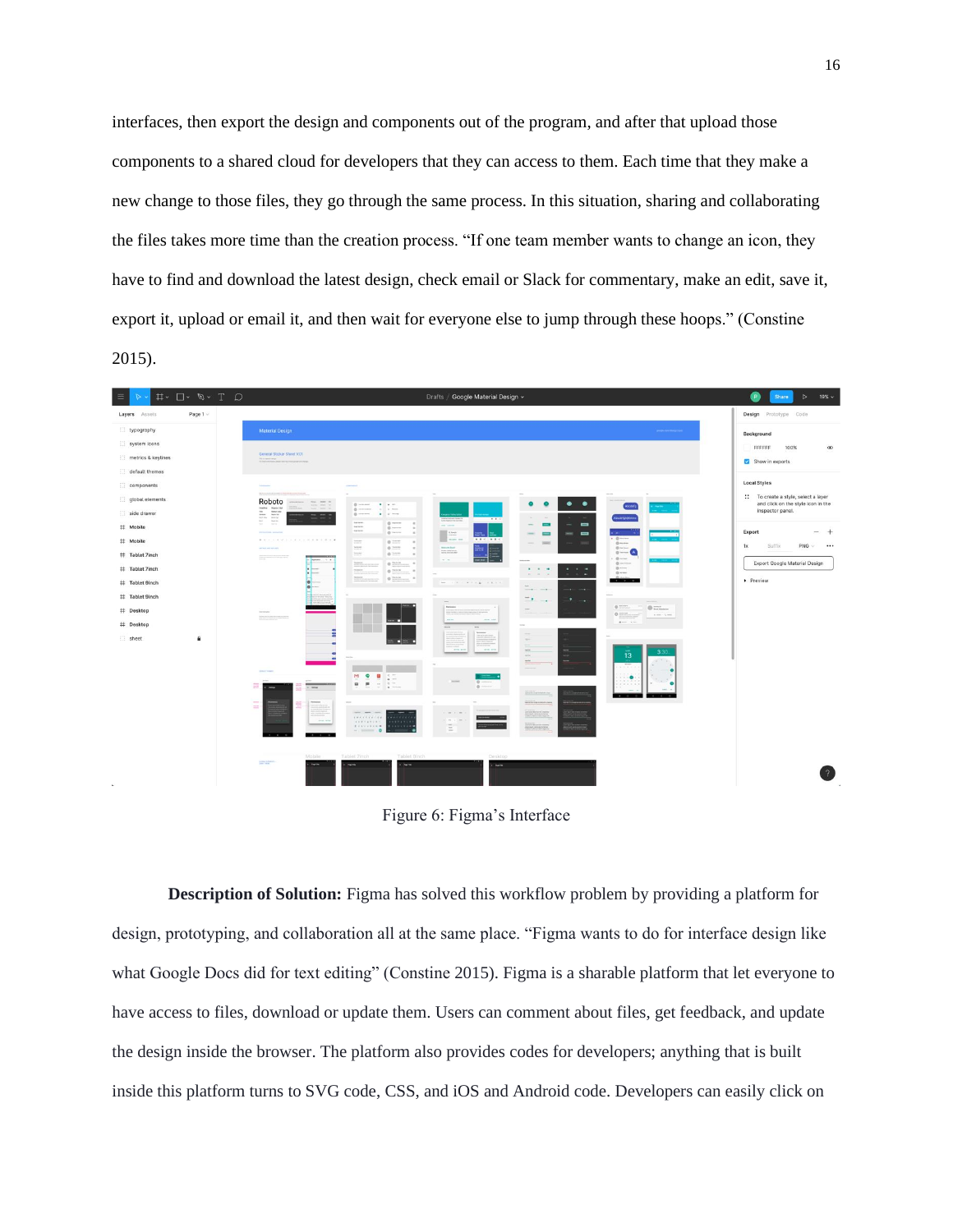each element and get the code. Figma is also a place for building design systems and assets library. It is a place for contents and different versions and phases of design. The benefit is that the platform runs in a browser, and there is no need to do any program installed on your computer. Additionally, it runs on any system, and users can run it on a Mac, Windows, or Linux.

**Outcome:** This case is an example of a systems approach to solve sharing and collaboration problems; by looking at this problem from a bigger perspective and considering all the parts together, issues could be addressed wholly. In this case, several issues are solved together. Figma is solving workflow problems between teams, and besides that increases efficiency in the design process. This platform reduces the amount of time and energy people used to put in designing interfaces and eliminates continually sending files through emails or clouds. It gathers all the materials teams need at the same place and make them more productive. Team members can do all the design from zero points to one hundred percent finished all in the same place.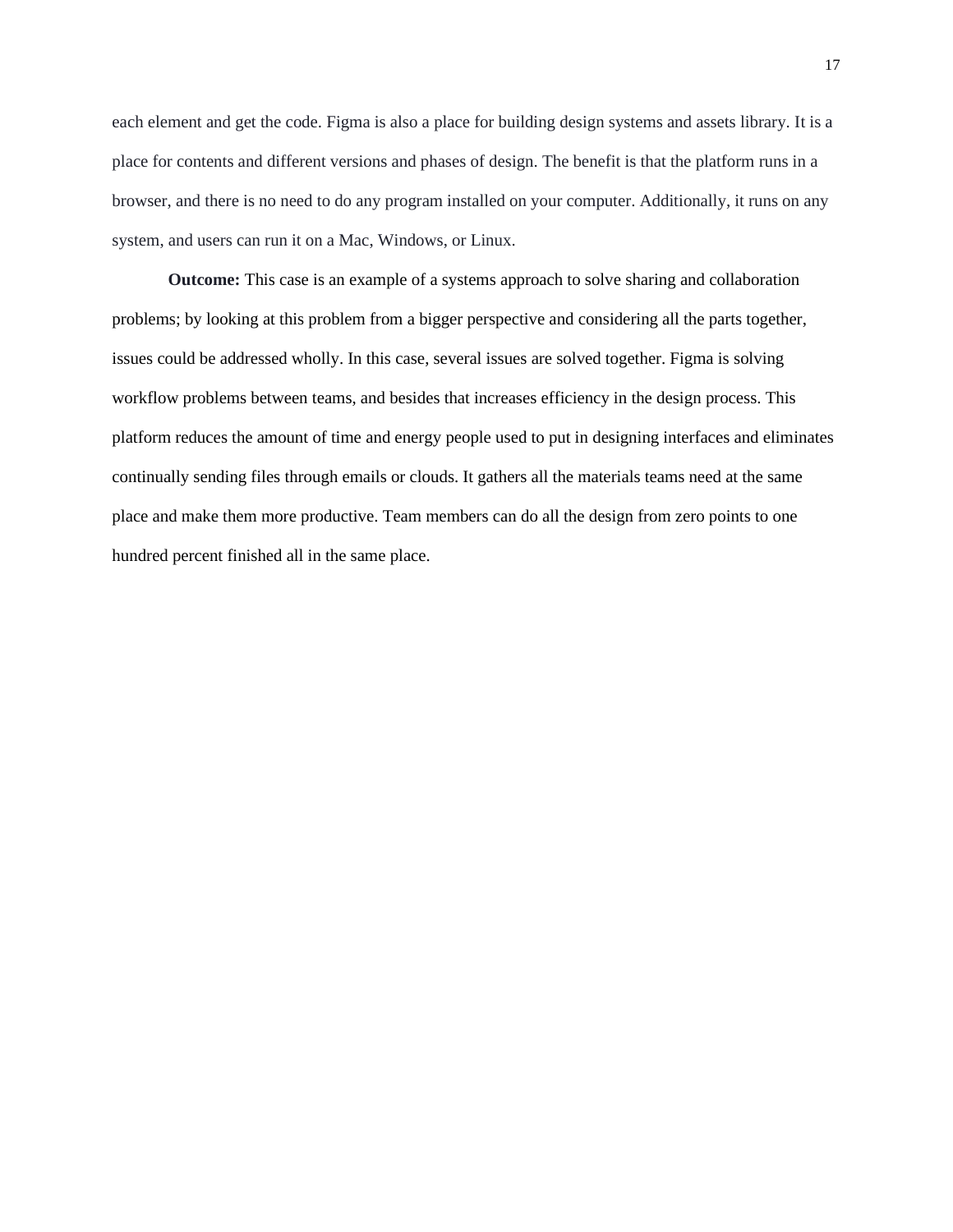#### CHAPTER 4

#### VIA

**Introduction:** VIA is a system for solving print and marketing design process issues. It is a graphic design platform for empowering designers and non-designers to practice graphic design and collaborate more efficiently. In this project, I will investigate how suggesting a system like VIA could solve several workflow problems.

**Description of the situation:** Usually, in any company or organization graphic designers are responsible for creating design materials for marketing and advertising purposes. These materials need to follow the company's style guide and should be consistent with other works. Designers are responsible for making sure that any new design has continuity with the company's brand identity. That is why a nondesigner cannot be responsible for making any material since they do not have enough understanding of the company's guidelines. However, there are situations where there are no available designers, and nondesigners need to create or edit some of the materials themselves. Usually, the result does come out pleasant, and non-designers have to wait for a professional to take care of that. The problem is sometimes doing this kind of requests and edits does not require much time, but designers are overwhelmed by other tasks at the same time, and they get to do them very late. This situation is an example of a traditional design workflow.

**Description of the solution:** VIA offers a new workflow that solves the existing design process issues. It is a platform that lets designers create templates with their company's brand guidelines and share them with other team members. In this platform, designers set parameters on design files and let nondesigner to change the content of templates. Designers decide what elements and parts of the design could be changed and what should be locked and cannot be modified. In this way, non-professionals cannot ruin the guidelines, and the results will stay visually pleasing.

**Outcome:** VIA is changing the design flow and makes it shorter and more comfortable for both professionals and non-professionals to collaborate quickly and efficiently. In this new design flow, the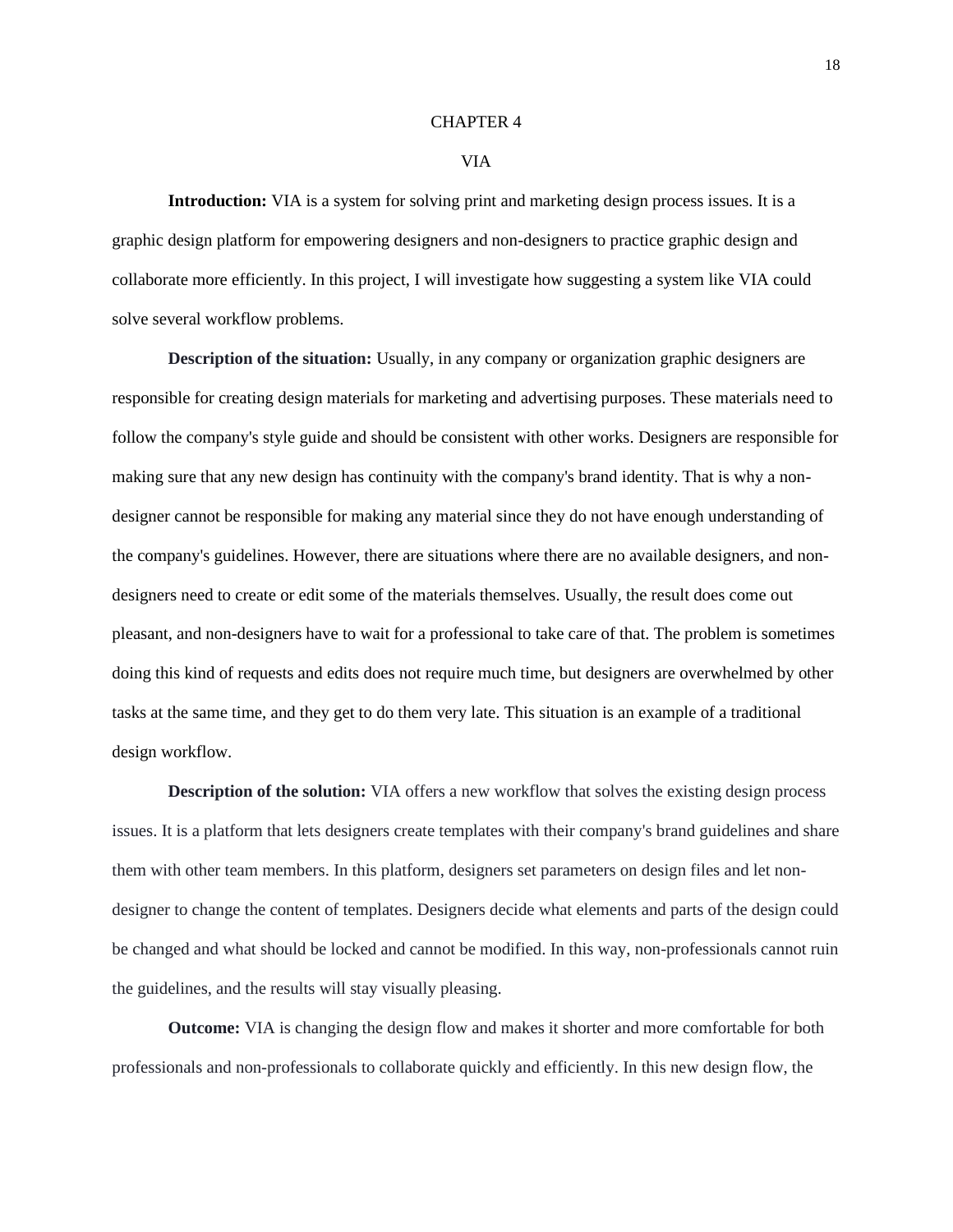process is faster, and non-designers do not have to wait for a long time. It also makes graphic design more accessible for novice designers and helps them to practice graphic design.

#### **Users**

VIA is designed for three main users; designers, non-designers and purchaser. These people could be from any age group. Designers are people who create visual communications materials by using typography, illustration, and photography. Non-designers are people who don't have enough studies in the area of visual communications, but they are interested in creating design materials. Purchaser is people who have this authority in an organization or a company to decide what tools to provide for their goals.

#### Personas

# **Designer (expert user, graphic designer, art director, marketing designer):** creative, easy to learn,

user-friendly, efficient, excellent user interface, good user experience

**Non-Designer:** not intimidating, approachable, welcoming, quick, friendly, simple, practical, easy, understandable, motivating, joyful

**Purchaser (graphic designer, art director, marketing director, creative director):** professional, efficient

#### VIA User Testing

Different sessions of user testing were conducted to observe the user experience within the platform. These sessions had two parts with two types of users and tasks. One part was for designers, and the other part was for non-designers using the non-designer section of the platform. After doing the test, modifications were made based on the outcomes.

*Designer View:* Tasks:

- 1. Enter their username and password for logging in to the platform
- 2. Find the "Create New" button
- 3. Find the "Insert" button
- 4. Find the "Save" button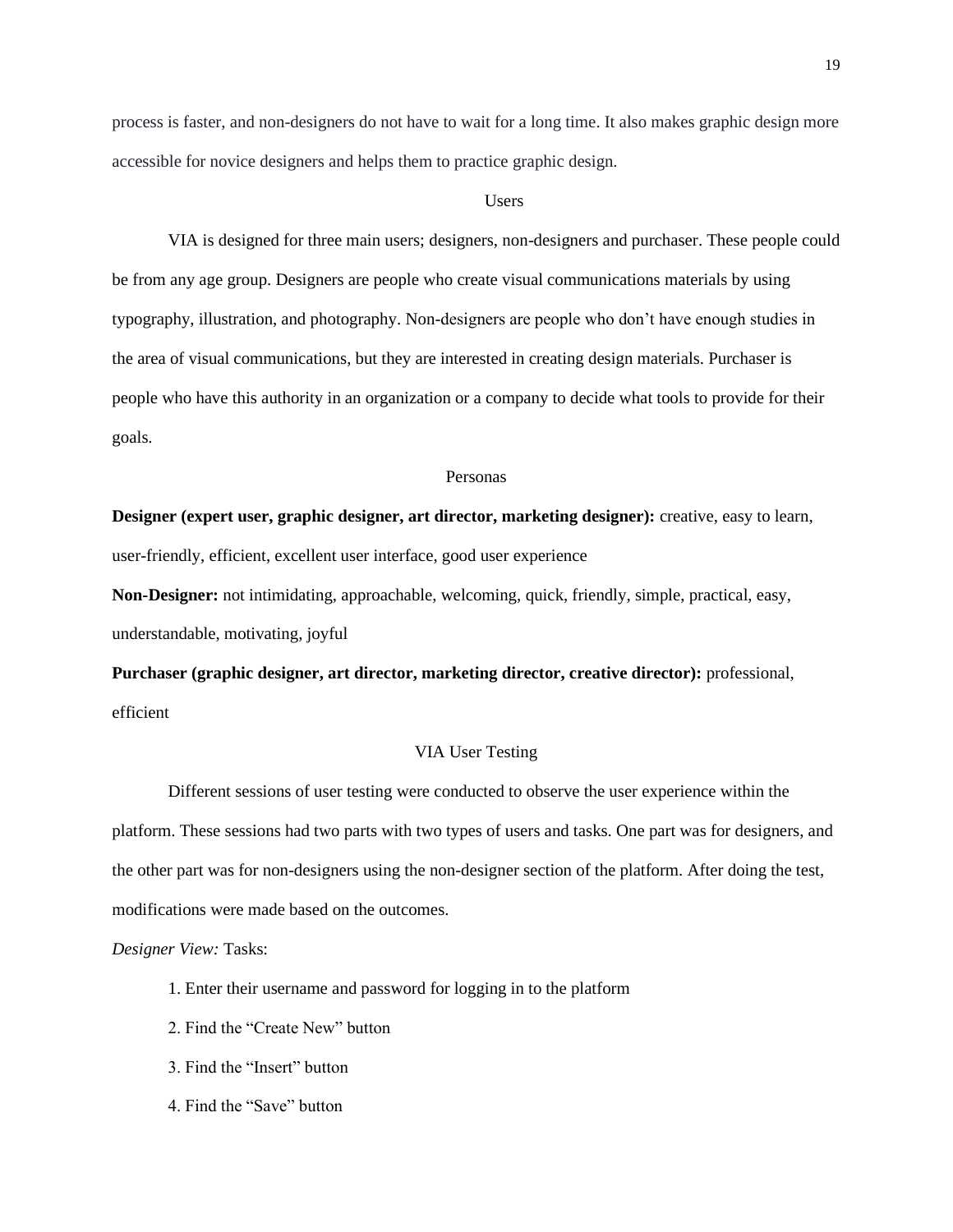- 5. Guess what other buttons are
- 6. Create a new template
- 7. Lock and unlock layers and elements in a file
- 8. If there is any tool that they might need, and the platform does not provide
- 9. If there is any complication in the process
- 10. What do they think about the User Interface? If it is user-friendly?
- 11. Set grids and margins to the file
- 12. Import a pre-designed file from other folders
- 13.Set font size for the content in the file
- 14. Set parameters for each layer of the document

Designer #1: The user easily entered username and password and logged into the website (Fig. 7). He was asked to locate the "New" button for making a new template. The user looked at the top left of the page and clicked on the menu icon, instead. It took awhile for him to find the right button for creating a new document (Fig. 8). After clicking on the "New," a window popped up. This window had setting options (ex. file name, dimensions, grids, and margins) for any document. All parts were clear and understandable for him (Fig. 9).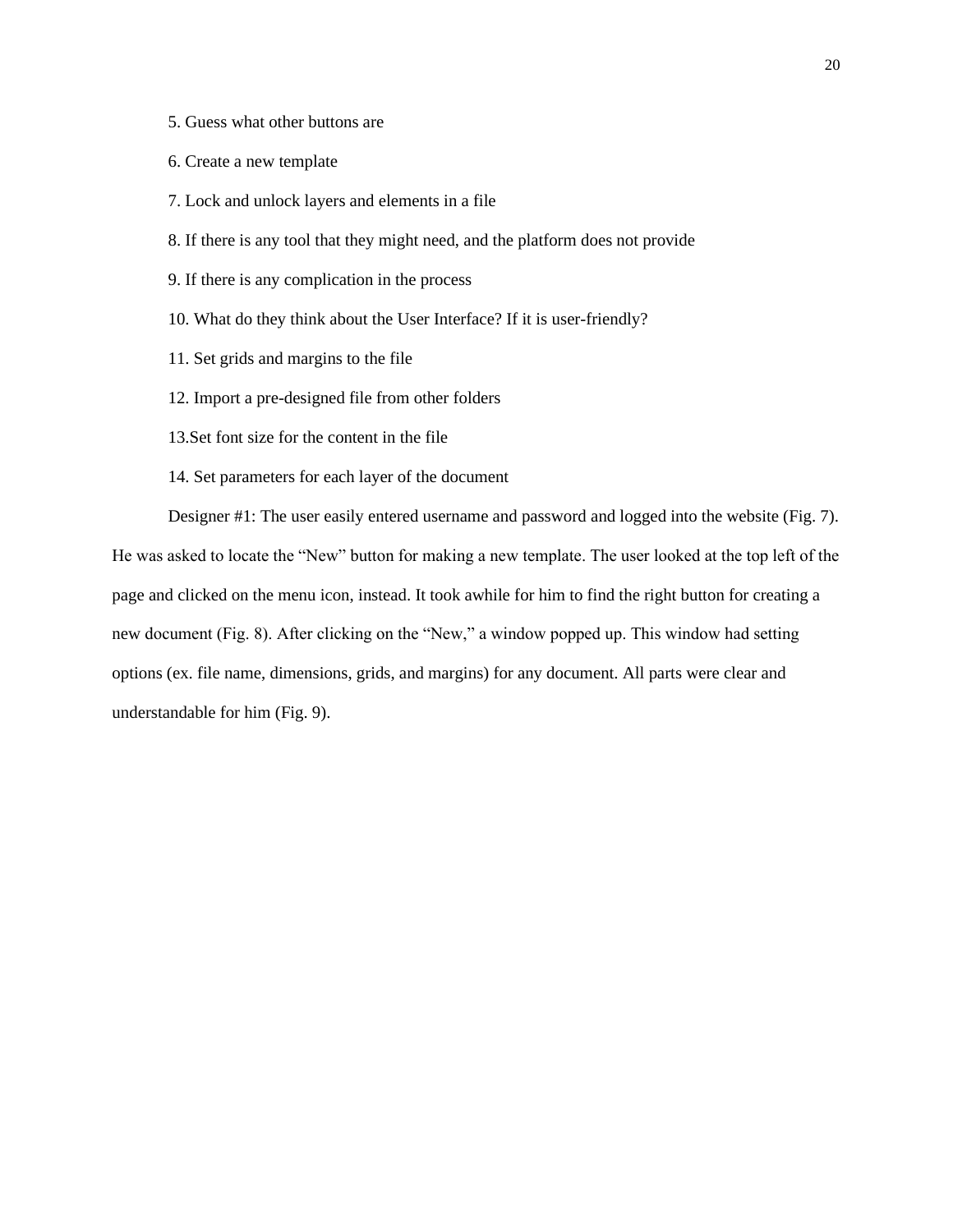| via |                                           |  |
|-----|-------------------------------------------|--|
|     | Log In                                    |  |
|     | Email                                     |  |
|     | Password                                  |  |
|     | Forgot your password?                     |  |
|     | Log in<br>Don't have an account? Sign up. |  |
|     |                                           |  |
|     |                                           |  |
|     |                                           |  |
|     |                                           |  |
|     | CONTACT<br>ABOUT US<br><b>LEARN MORE</b>  |  |

Figure 7: VIA Log-in page



Figure 8: VIA home page: the "New" button is for creating a new document.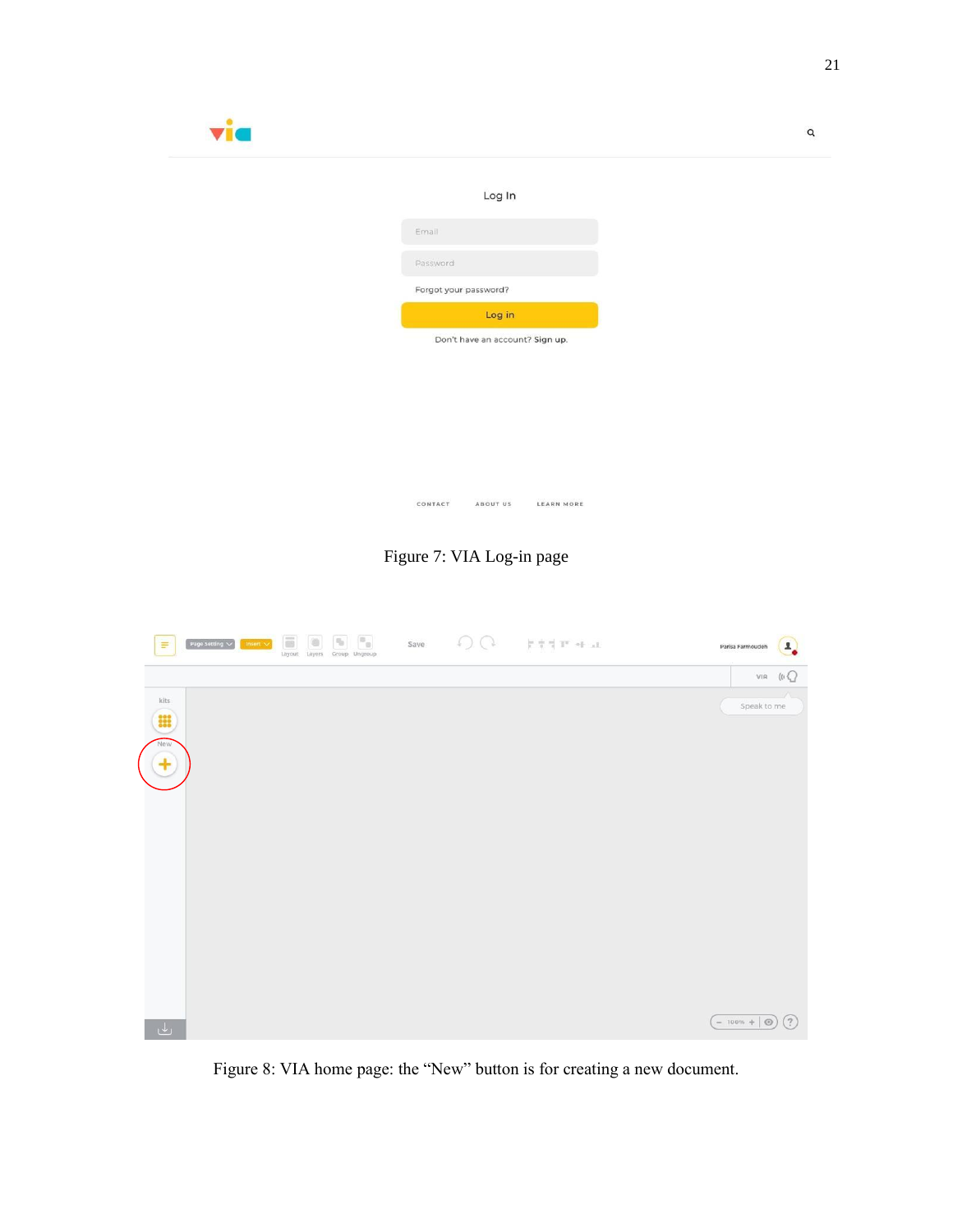| <b>Create New</b><br>ø. |         |                              |               |                                                                  |         |           |                |
|-------------------------|---------|------------------------------|---------------|------------------------------------------------------------------|---------|-----------|----------------|
| <b>File Name</b>        |         | Eagle Expo Flyer Template 01 |               |                                                                  | Formats |           |                |
| <b>Dimensions</b>       | 8.5     | 11                           |               | Inches<br>$\checkmark$                                           |         | Letter    | <b>Tabloid</b> |
| Grids                   | Columns | Gutter                       | Rows          | Gutter                                                           |         |           |                |
|                         | 6       | 0.3                          | 8             | 0.29                                                             |         |           |                |
| Margins                 | Top     | Buttom                       | Left          | Right                                                            |         | A4        | A <sub>3</sub> |
|                         | 0.5     | 0.5                          | 0.5           | 0.5                                                              | ≙       |           |                |
| <b>Grid Start from</b>  | Margins | $\checkmark$                 | Pages         | $\hat{\mathbin{\hspace{1pt}\cdot\hspace{1pt}}\hspace{1pt}}$<br>ı |         | <b>B4</b> | <b>B5</b>      |
|                         | Open    |                              | <b>Cancel</b> |                                                                  |         |           |                |

Figure 9: Create a new document window

| Ξ                | Page Setting $\sqrt{}$<br>$insert \times$ | $\overline{\phantom{a}}$<br>O<br>Layers<br>Layout | F.<br>$\eta_0$<br>Group Ungroup | Save | ÷ |
|------------------|-------------------------------------------|---------------------------------------------------|---------------------------------|------|---|
| kits             |                                           |                                                   |                                 |      |   |
| 00               |                                           |                                                   |                                 |      |   |
| New<br>$\ddot{}$ |                                           |                                                   |                                 |      |   |
|                  |                                           |                                                   |                                 |      |   |
|                  |                                           |                                                   |                                 |      |   |
|                  |                                           |                                                   |                                 |      |   |

Figure 10: The menu icon, "Page Setting," "Insert," "Layout," "Layers," "Group," "Ungroup" and "Save"

on the top left corner of the VIA home page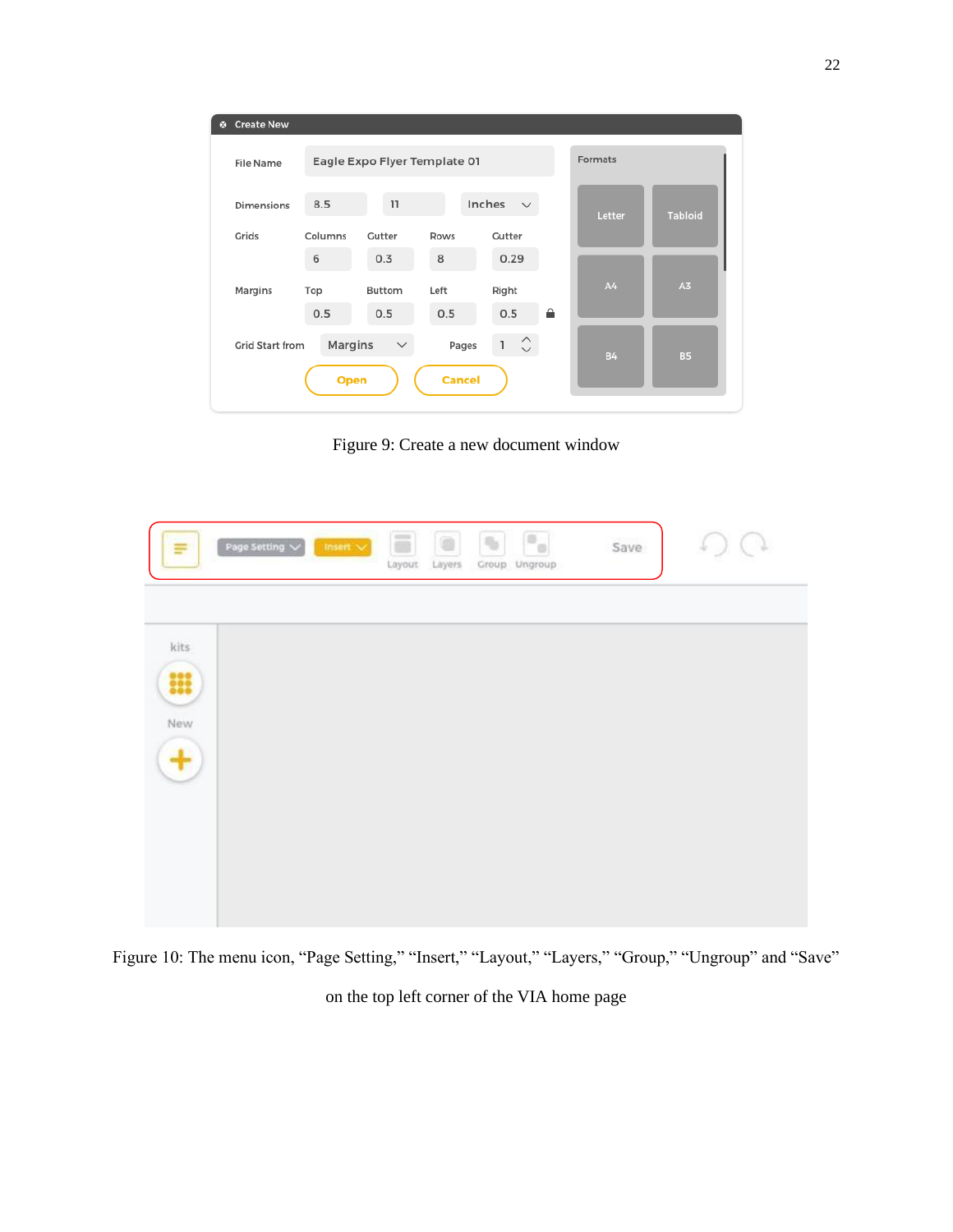On the top left corner, the menu icon, "Insert," "Layers," "Group," "Ungroup," and "Save" buttons were clear for the user (Fig. 4). Each time the user was asked to do a task, he was first reaching to the menu icon before doing anything else. This reaction shows that the top left side of the home page of VIA, where the menu icon is located, is the first spot that user would click to find needed tools or features. The "Page Setting" is designed to give access to the designers for changing document settings such as the dimension of an open document or setting grids and margins to the file. The wording "Page Setting" for this button was confusing for the user (Fig. 4). He suggested that a name like "Document Setting" would be more understandable for him. According to the user's experience, all of the features on the top left of the page were obvious for him (Fig. 11).

| $\frac{1}{\lambda} \cdot \frac{1}{\lambda} \cdot \frac{1}{\lambda}$ .<br>In , we will | 1<br>Parisa Farmoudeh  |
|---------------------------------------------------------------------------------------|------------------------|
|                                                                                       | $_{\rm VIR}$<br>(1, 1) |
|                                                                                       | Speak to me            |
|                                                                                       |                        |
|                                                                                       |                        |
|                                                                                       |                        |
|                                                                                       |                        |
|                                                                                       |                        |
|                                                                                       |                        |

Figure 11: The alignment, profile, and the voice command feature icon on the top right side of the

#### VIA home page

At the bottom of the page icons like zoom in/zoom out, the info and download were distinct as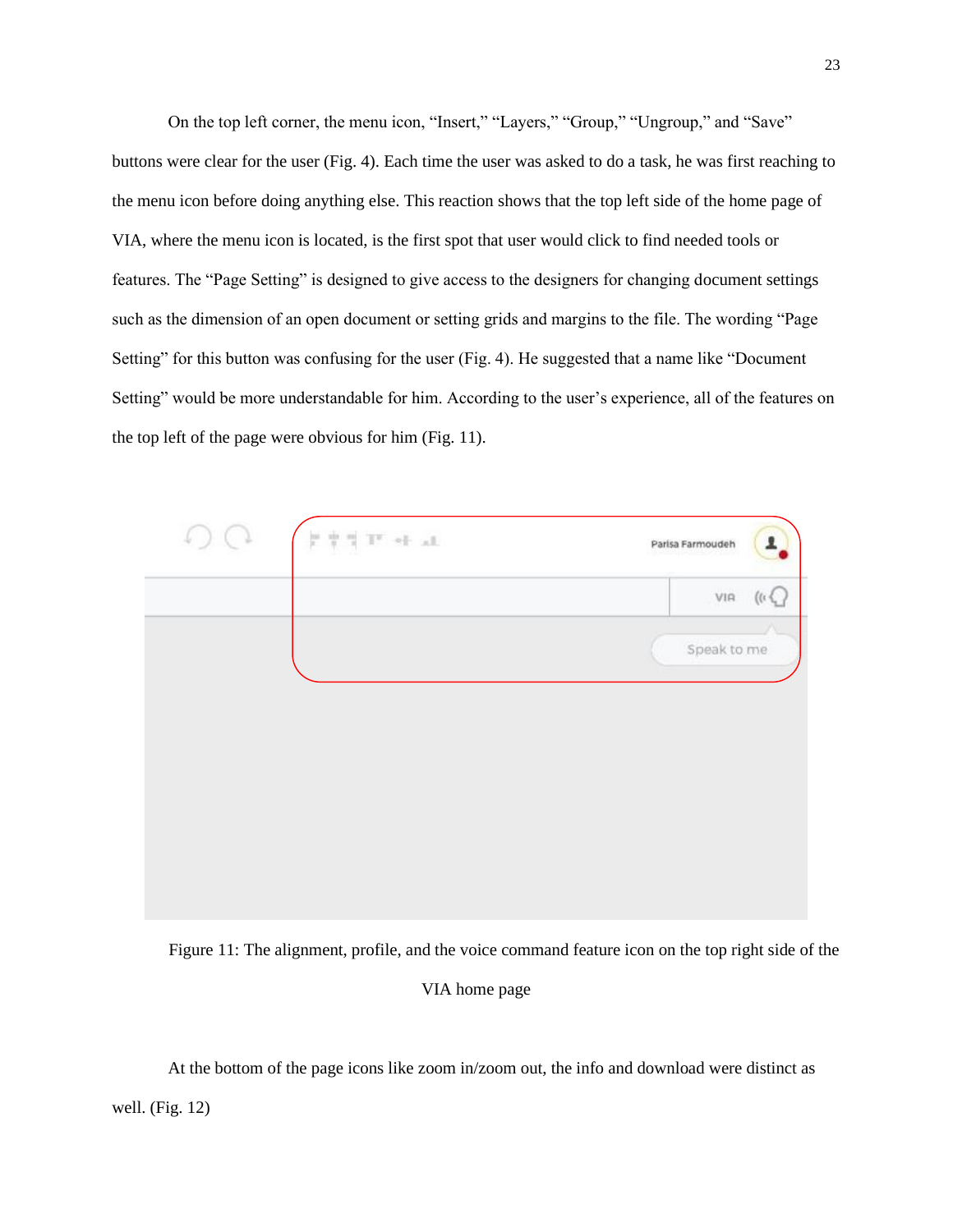

Figure 12: Zoom in/zoom out, the info and download icons at the bottom of the VIA home page

The user was requested to insert the pre-designed file into the template he was creating. Then he was asked to lock some of the layers of the document for non-designers that they cannot manipulate that. It took him 5-6 seconds to find the "Lock" button (Fig. 13). For activating each layer of the file, users need to click on each object to set parameters for that. Also, there is this option on top of the toolbox that is named "Layers." The user tended to use the "Layers" option over clicking on elements (Fig. 13). In the end, he was assigned to save and close the file. The closing icon was tiny, and he could not find it (Fig. 13). The operator was concerned about the location of the file and asked where the file was stored.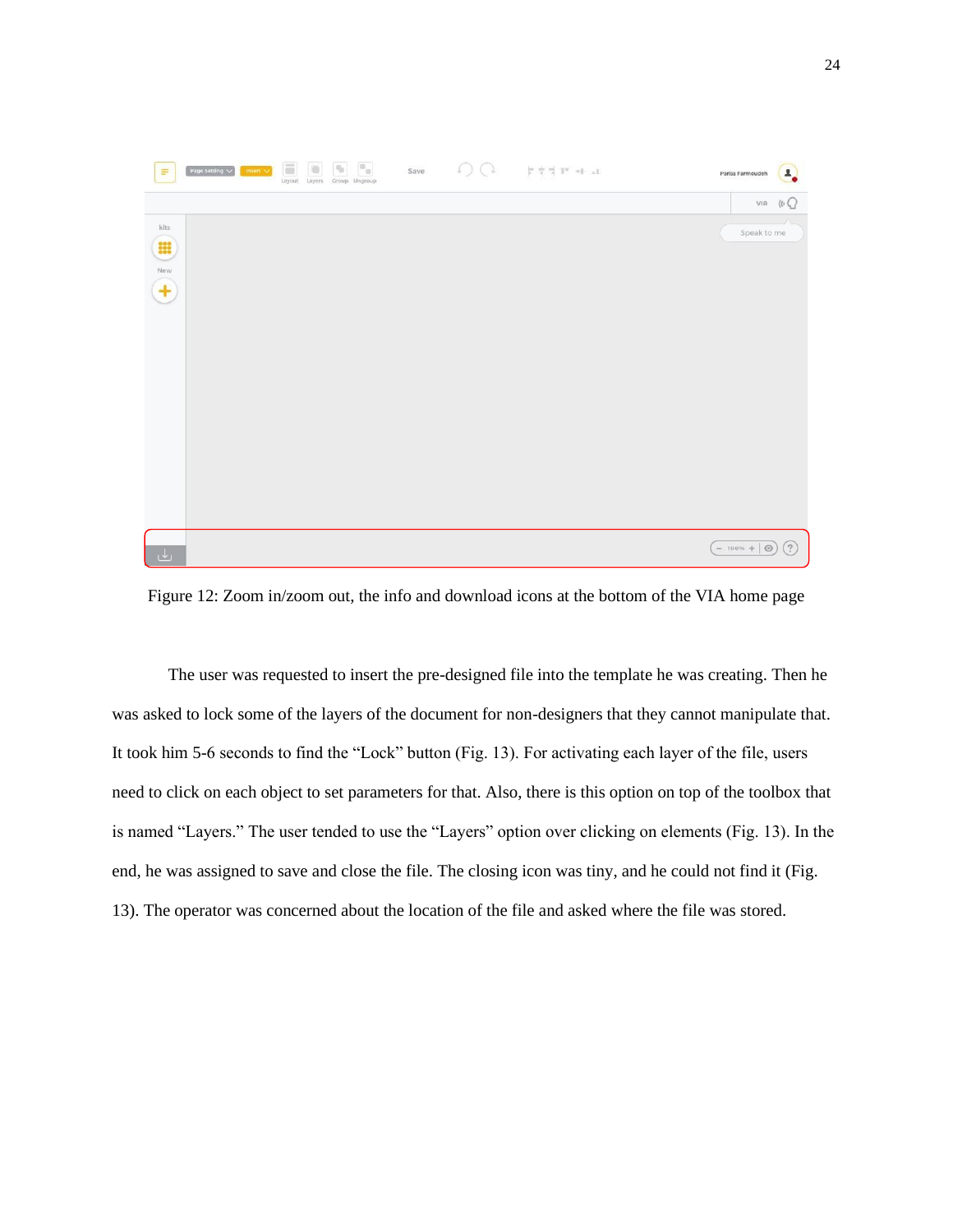

Figure 13: "Layers," "Lock," and close button on the VIA home page

| Ξ    | Page Setting $\vee$     | Insert<br>Import,<br><b>Smape</b> | Ħ<br>out<br>$\langle$ | Layers | $\sigma_{\rm e}$<br>$\eta_{\rm b}$<br>Group Ungroup     | Save | <b>クウイア *トat</b> |
|------|-------------------------|-----------------------------------|-----------------------|--------|---------------------------------------------------------|------|------------------|
|      |                         | Text                              | $\geq$                |        |                                                         |      |                  |
|      | <b>@</b> Eagle Expo Fly | Image<br>Draw                     | $\rightarrow$<br>P    | $+$    |                                                         |      |                  |
| kits |                         |                                   |                       |        |                                                         |      |                  |
| m    |                         |                                   |                       |        |                                                         |      |                  |
| New  |                         |                                   |                       |        | $\otimes$ Import $>$ Files                              |      |                  |
|      |                         |                                   |                       |        | <b>EAGLE EXPO</b><br>CARELERAIR<br>Eagle Expo Flyer.pdf |      |                  |
|      |                         |                                   |                       |        |                                                         | Open | Cancel           |

Figure 14: "Insert" button on the VIA home page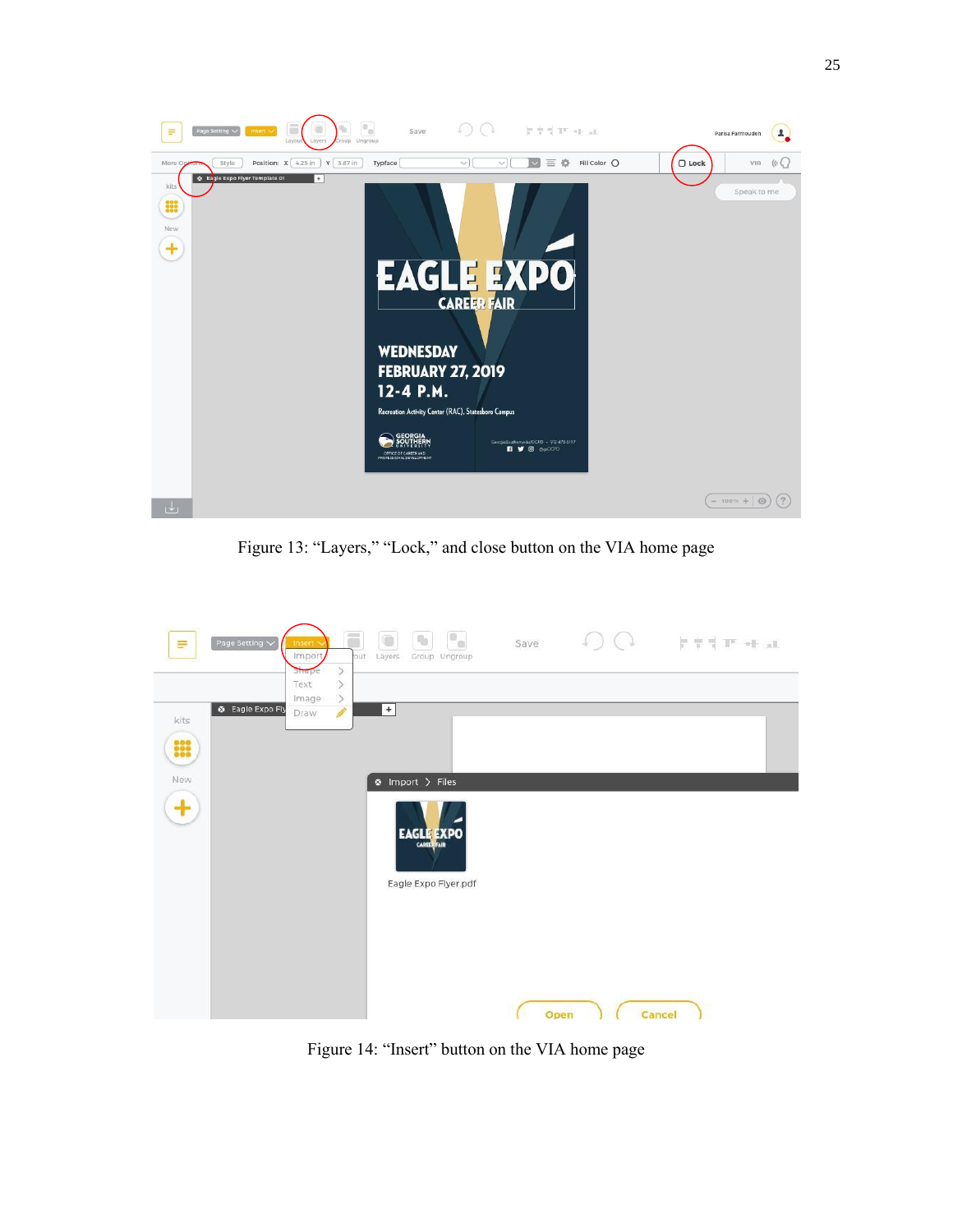Designer #2: In contrast with the first operator, the second person found the "New" button very quick (Fig. 8). She could also locate the "Insert" button easily (Fig. 14). She was questioned if she can figure out how to use VIA text features and set parameters to a text box (Fig. 15). Setting parameters for text boxes is a new feature proposed by VIA platform which allows designers to insert a minimum and maximum font size to each text. These paragraphs will be open for non-designers to add the amount of content they need. When non-designers change the body text, based on the number of words they enter, the size of the font will change to adjust itself within the box. At first glance, it looked confusing for her, but after learning how the system works, she claimed that it would be easy for her from then. She asserted that if there be a tutorial at the start page to show new features will be more helpful for designers to understand them. The operator declared that adding a name or explanation to each button would be useful.



Figure 15: Text box settings in VIA home page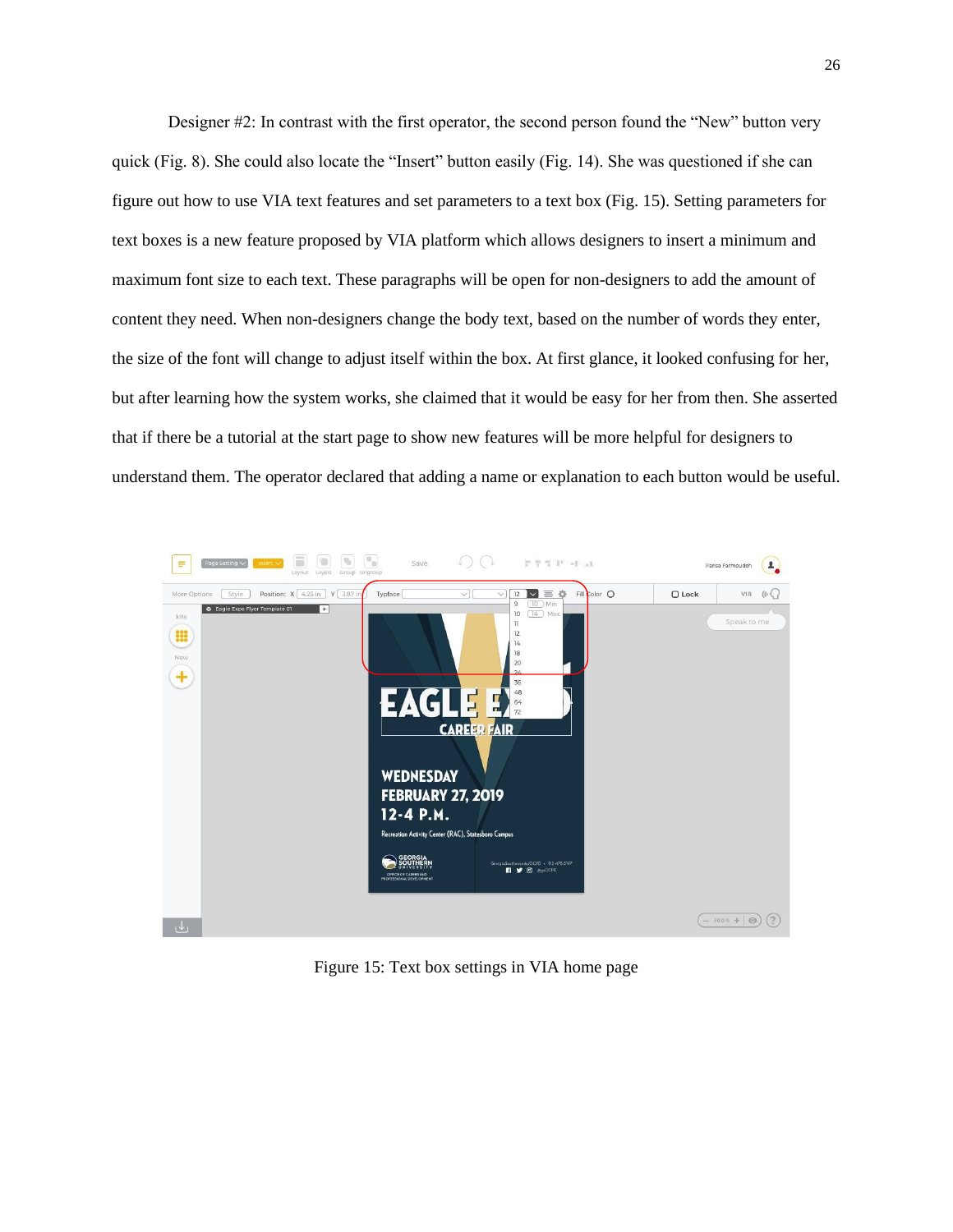

Figure 16: Redo and undo icon at the top toolbar in VIA home page

| 2019                                                                         |                                           |
|------------------------------------------------------------------------------|-------------------------------------------|
| <b>Statesboro Campus</b>                                                     |                                           |
| GeorgiaSouthernedu/OCPD + 912-478-5197<br>п<br><b>O</b> @gsOCPD<br>$\bullet$ |                                           |
|                                                                              | $\left( 2\right)$<br>$-100% +$<br>$\odot$ |

Figure 17: Zoom in, zoom out, preview, and info icon at the bottom of the VIA home page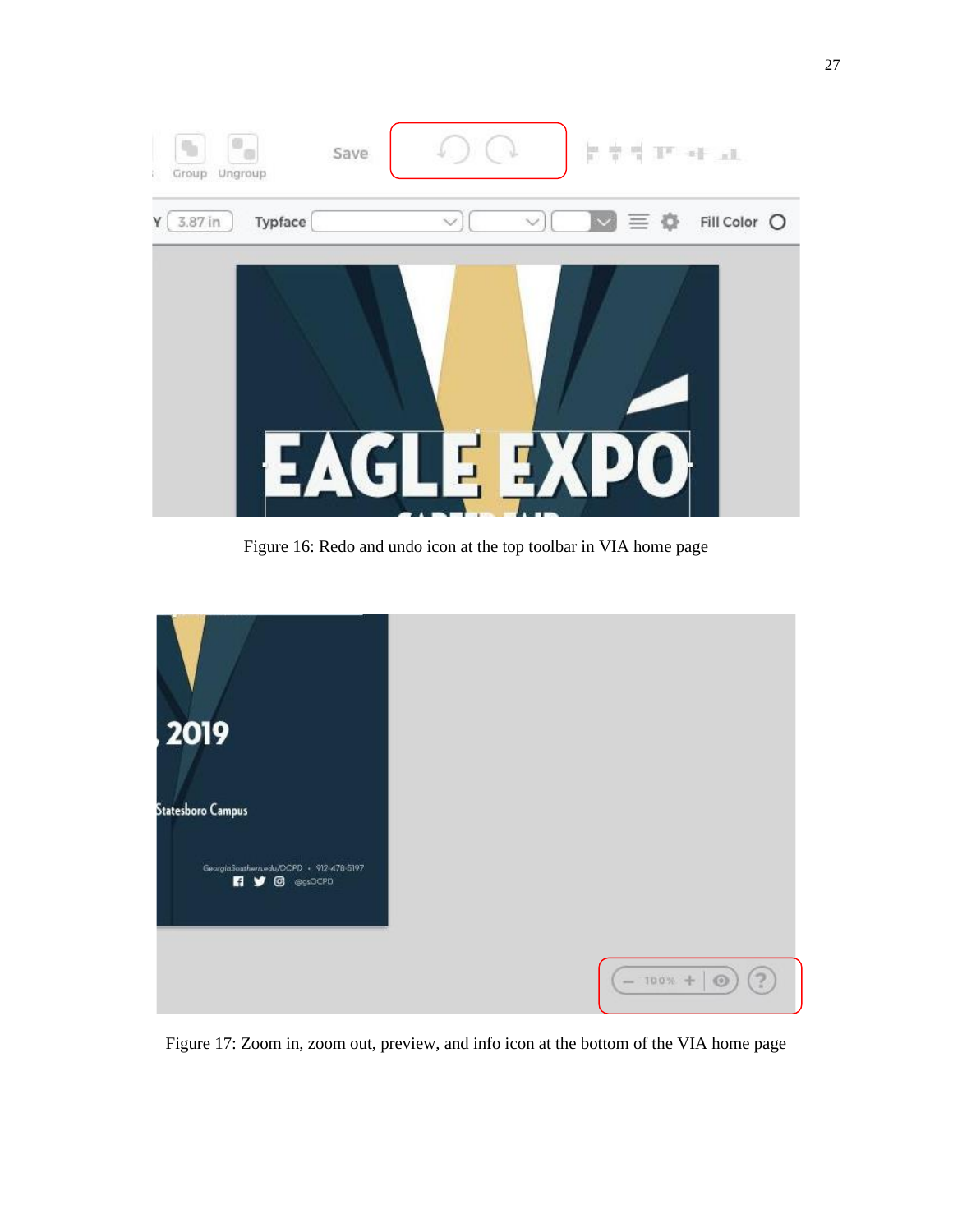The user was questioned about the rest of the buttons and tools and if they are approachable and user-friendly for designers. Among them, the redo and undo icon were unclear for the operator (Fig. 16). She misinterpreted them as a rotation tool. Also, the designer was uneasy with the zoom in, zoom out and preview icons that are located at the bottom of the page. She declared that they would be more accessible if they were located somewhere at the top toolbar. The user believed that these features are much more important than the info feature and should not be grouped (Fig. 17). The download button at the bottom left of the page was not transparent, too. (Fig. 18)



Figure 18: Download button at the bottom of the VIA home page

When the designer was asked to save and close the design file, she could not find the close button, like the first person. She was looking for the icon on the right side of the screen. The second reason she claimed for not being able to discover it, was the dark color of the design (Fig. 13). It made the button invisible. For saving the document, she reached to the menu at the top left of the screen. She expressed that the menu button is the first location she would think about the location of the saving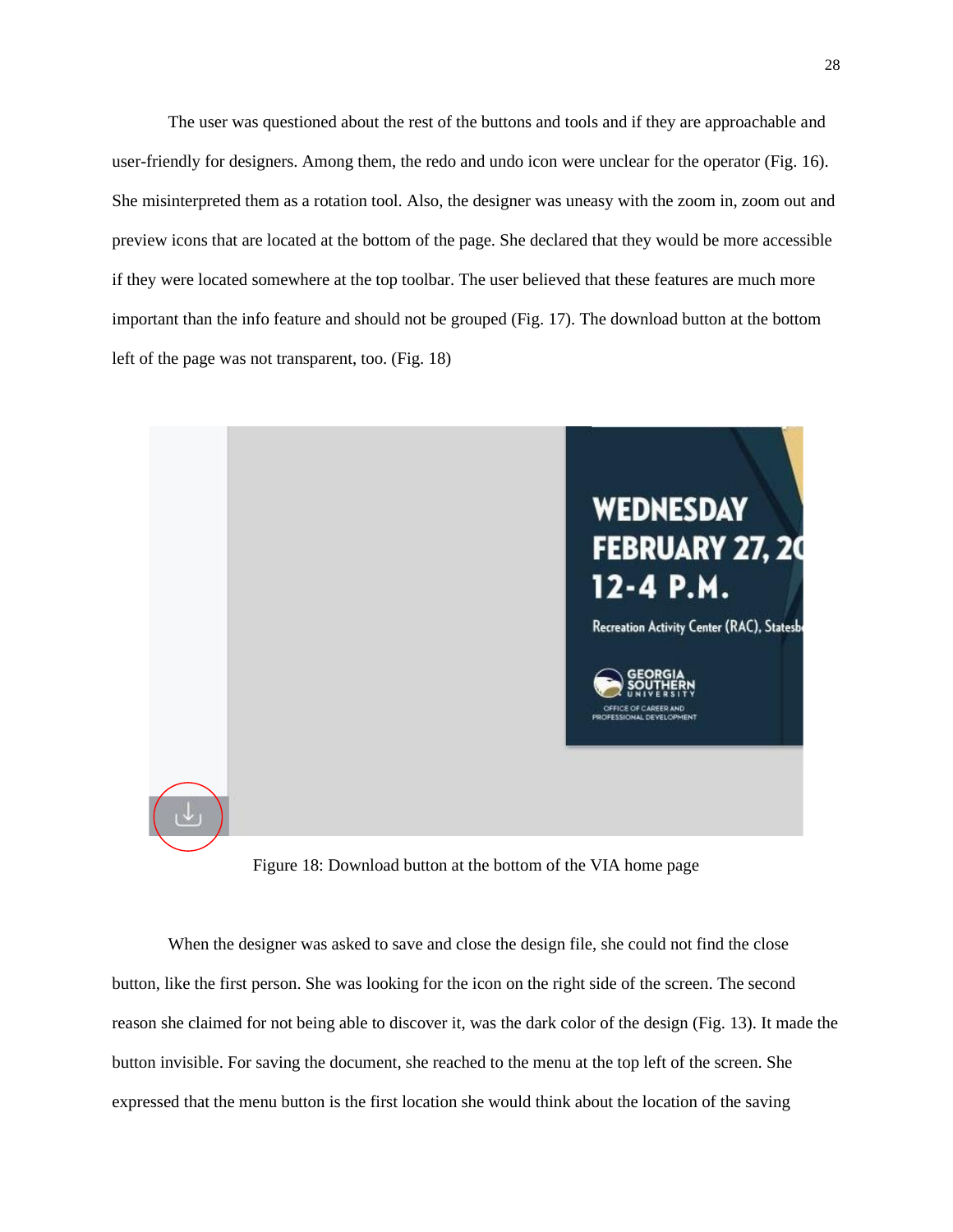option. The overall experience for the designer was comfortable. Interface design and colors were elegant. At the end of the user testing, the operator suggested adding explanations pop up to each layer, for active elements inside a file.

*Non-Designer View:* Tasks:

- 1. Enter their username and password for logging in to the platform
- 2. Find the design "Kits" and open the Eagle Expo Design Materials
- 3. Open the Eagle Expo Flyer Template
- 4. Change the date and time inside the file
- 5. Change the location information inside the file
- 6. Upload a new logo and resize it
- 7. Save the document and close it
- 8. Guess the buttons functions

Non-designer #1: The first non-designer started with entering the username and password to log into the page. The first steps of getting into the page and starting the alteration of a template went smoothly and with no problems. When it was time to do task number 6, which was replacing a new logo with an exciting one, the user pondered and looked at the screen for a while. She clicked on the logo several times to see if a window or any information may pop up. She could not discover the Replace button which was standing at the top of the page (Fig. 19). This experience showed that the replace option was not intuitive and transparent. Then user was demanded to save the file; she could locate the save button effortlessly, but the save window opened she complained about not having the save as option.

Through the testing process, the user suggested adding a chat box window to the platform to allow non-designers and designers to speak during a design or modification process. As another suggestion, the operator proposed the idea of adding the spell-checking feature to the website; She mentioned issues such as the misspellings that happened to her so often.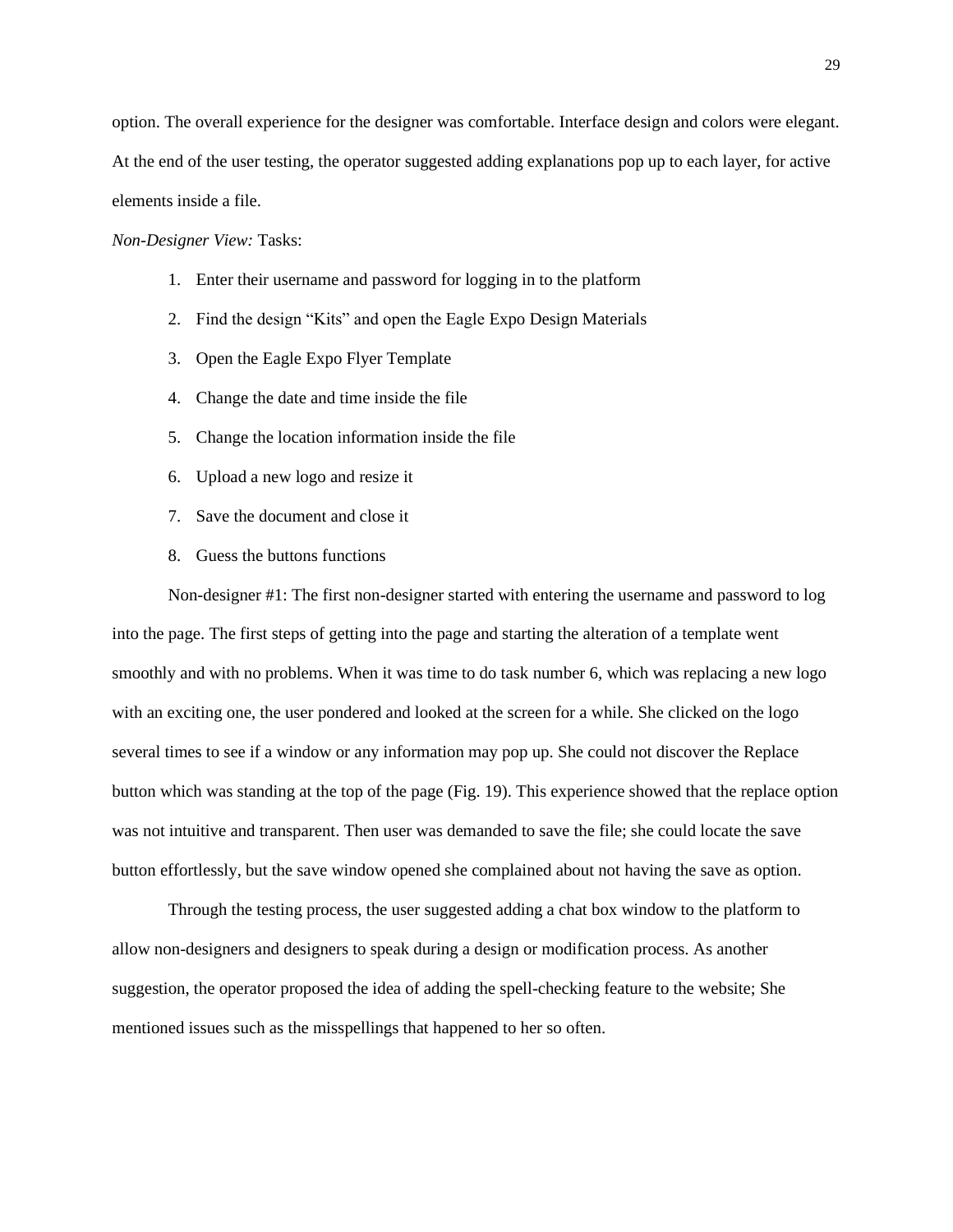

Figure 19: The "Replace" button on the top menu of the VIA home page

Non-designer #2: The second operator was very comfortable with the first tasks. Like the first person, she had some trouble with doing the task number 6, and it took awhile for her to figure out the process. The non-designer #2 claimed that she required more options and features for replacing a logo or image in a document; like keeping the original logos and images somewhere that if she changed her mind, it could go back to how it was at the beginning. The task number 8 was uncomplicated for the nondesigner, and she could judge the function of most of the buttons based on their looks. The user stated that it would be very accessible for her if all the buttons have a name or explanation under them.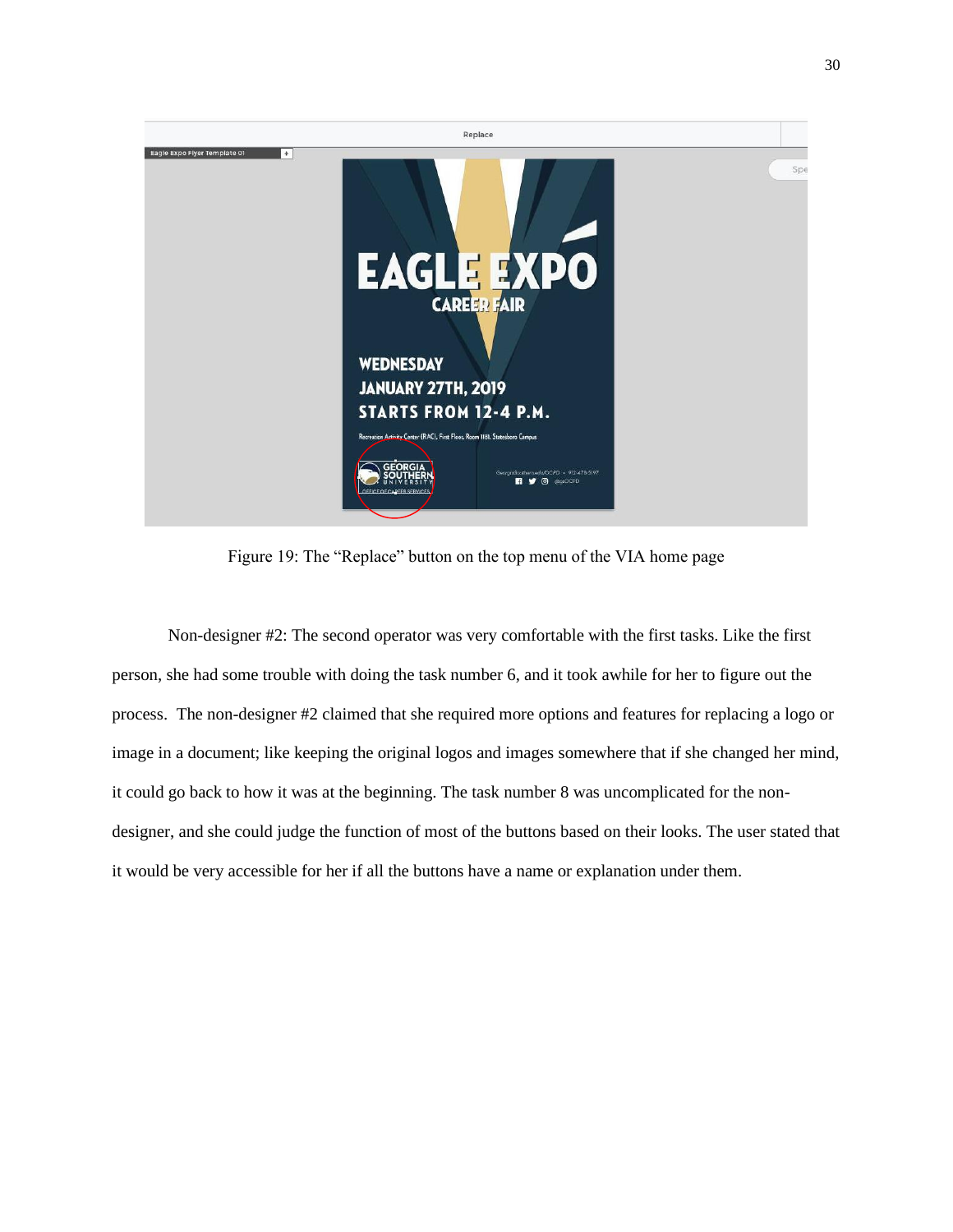#### CHAPTER 5

#### **CONCLUSION**

Today the growth of systems approach in graphic design is inevitable, and designers now are responsible for solving issues entangled within systems. In this thesis, I tried to illustrate the improvement of this approach in the history of graphic design by making examples and studying similar cases. As a part of my thesis, I exercised the same approach to solve traditional graphic design practice issues. I proposed a system called VIA, which creates a new flow for designers and non-designers to collaborate efficiently. VIA tries to make graphic design accessible for non-designers and reduce the amount of time designers usually used to spend. This project raised many questions like VIA would get jobs from designers and enable non-designers to do graphic design themselves. However, the answer is as design tools are becoming more convenient, graphic designers are becoming responsible for more significant and complex issues. Designers can save their time by assigning simple jobs to machines (like VIA) and spend more time figuring out solutions. Therefore, the designer's role will not disappear, although its focus will change, and designers will have to deal with more complicated systems in the future.